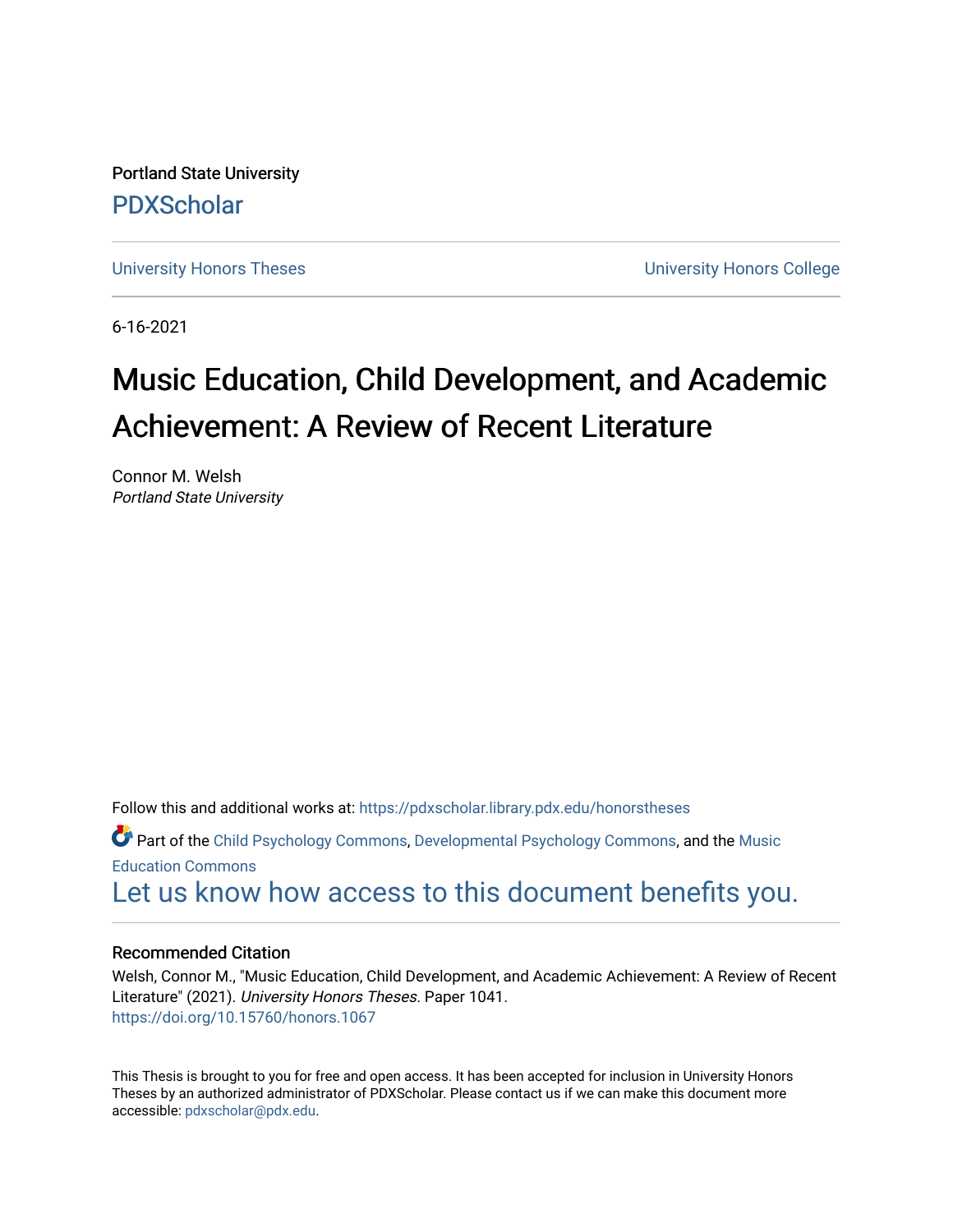# **Music Education, Child Development, and Academic Achievement: A Review of Recent Literature**

by

Connor Welsh

An undergraduate honors thesis submitted in partial fulfillment of the

requirements for the degree of

Bachelor of Science

in

University Honors

and

Psychology

Thesis Advisor

Jeslin Hancock

Portland State University

2021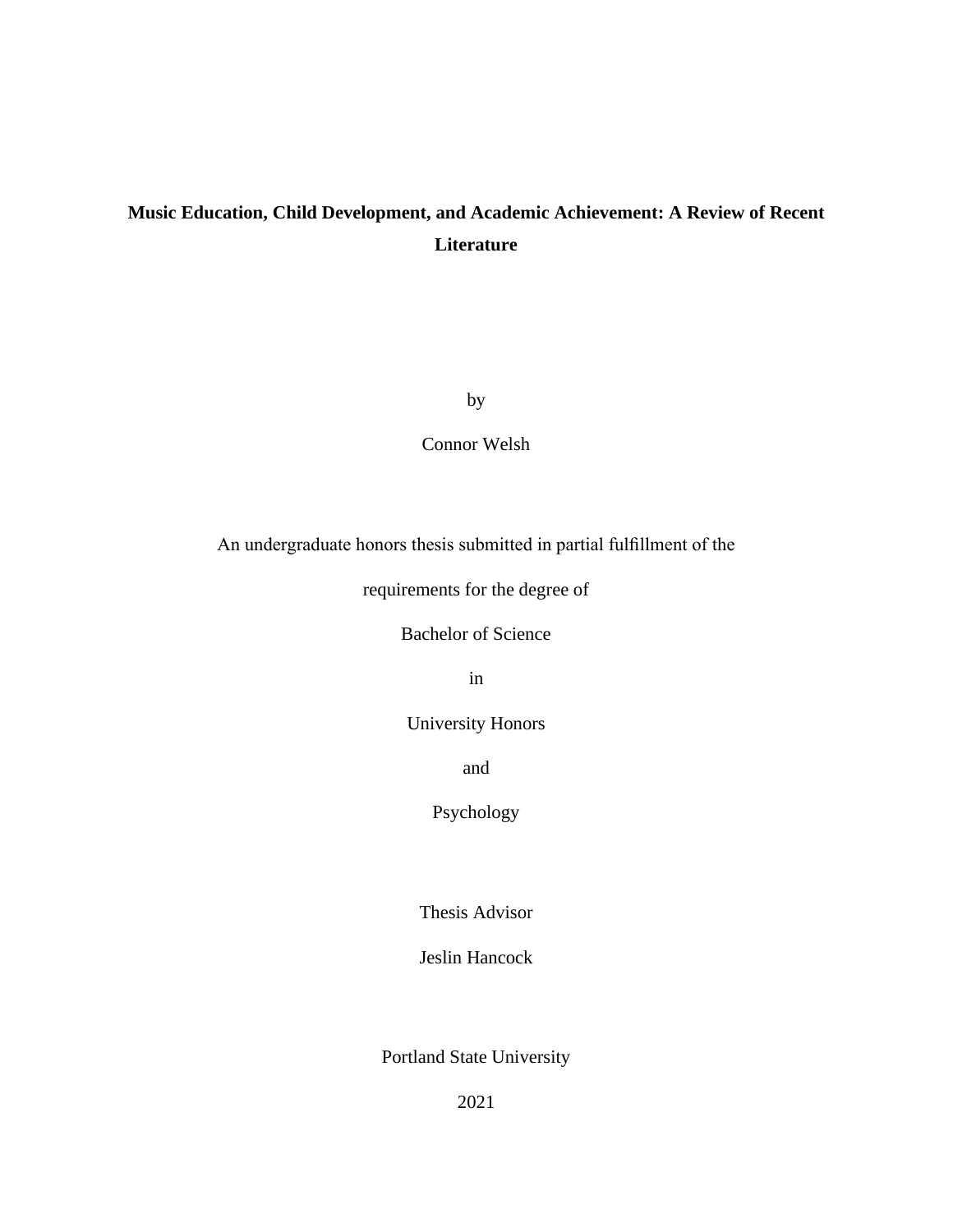#### **Abstract**

In this literature review, the effect of music education on child development and academic success was evaluated. The claim that music education is beneficial to both child development and academic success has grown as a popular idea in recent decades. One example of this is the popular practice of having children or infants listen to classical music. This literature review aimed to evaluate this claim by examining a sample of the past ten years of research articles. The literature review was divided into two main categories: music education and cognitive development and music education and social-emotional development. Initially, it was hypothesized that the scientific literature would uphold the claim that music education is beneficial to child development and academic success, and the hypothesis was supported. It was found that music education has beneficial effects on several domains of development, some of which would benefit academic success as well. The literature supported the claim that music education positively affects academic success through extensive correlational research and research on the effects of music education on executive functions.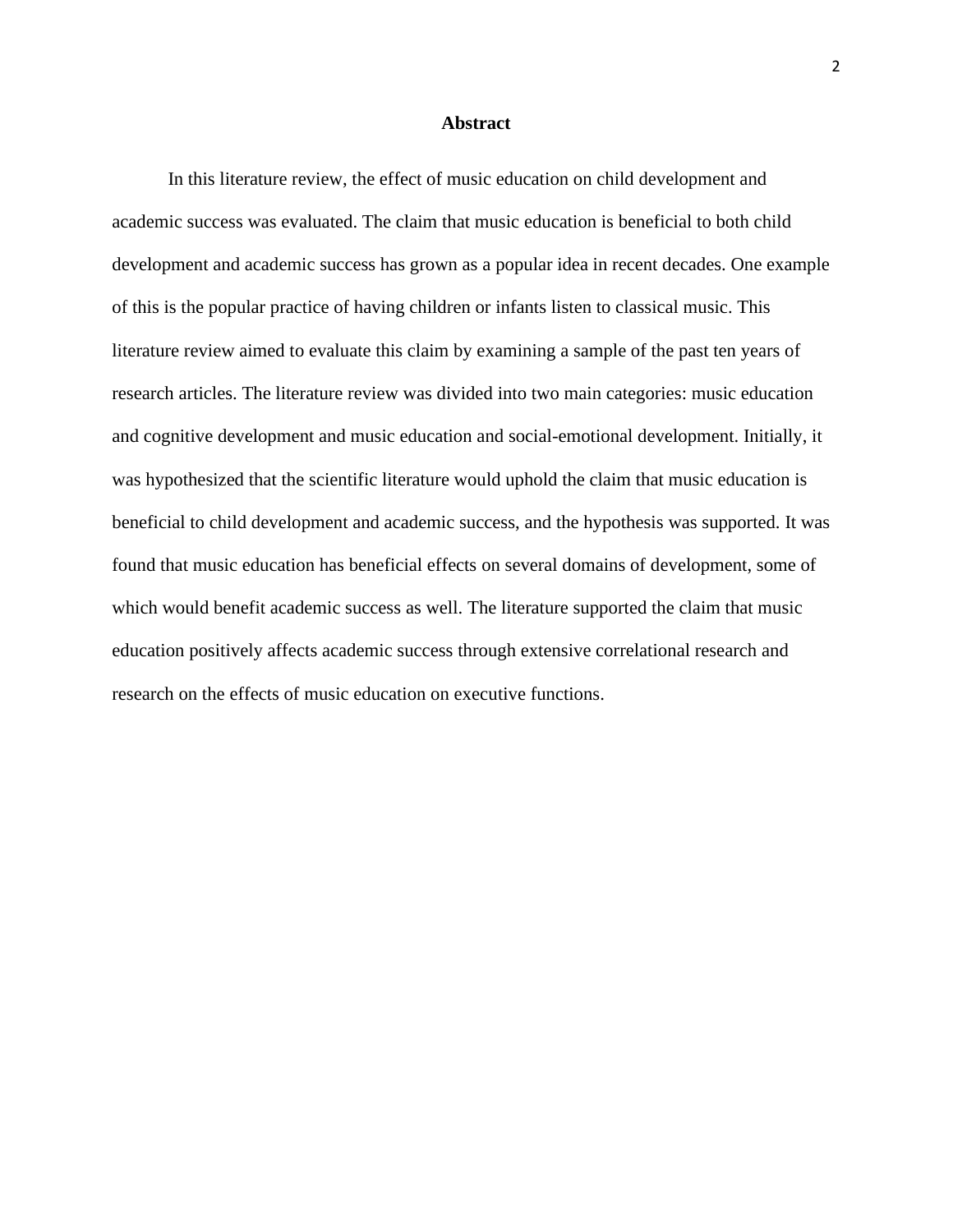### **Introduction**

Music is something that connects us all. Across all cultures, classes, and divides, music is something that everyone can participate in and enjoy. Music programs in public schools are an essential part of furthering the tradition of music-making, and for many people, are the start of their music careers. However, budget cuts have increasingly plagued primary education in the United States since 2008 (Leachman et al., 2017). It seems the arts are forever clinging to the edge of academic obscurity, even though the notion that arts and music are developmentally beneficial has been around for decades. The purpose of this literature review was to evaluate this claim and to determine whether music education is developmentally beneficial for elementary school students. The literature review was broken down into two broad categories: music education and cognitive development and music education and social-emotional development. These categories were chosen as vital areas of child development and areas where music education may support and serve as a protective factor in a child's development. Some of these aspects of development are also overlooked in modern curriculum. Children must be supported holistically, especially in primary school, which is a sensitive time for development (Chen et al., 2021). Adequate support for all areas of development has the potential to improve children's academic and overall well-being. It was hypothesized that an extensive literature review would reveal that music education has a significantly positive impact on cognitive and social-emotional development. This result would show that music education is an effective tool to support elements of development and academic success.

#### **Methods**

An extensive literature search was conducted via PsychINFO, Google scholar, and Proquest. Literature was pulled from catalogs that were available through the Portland State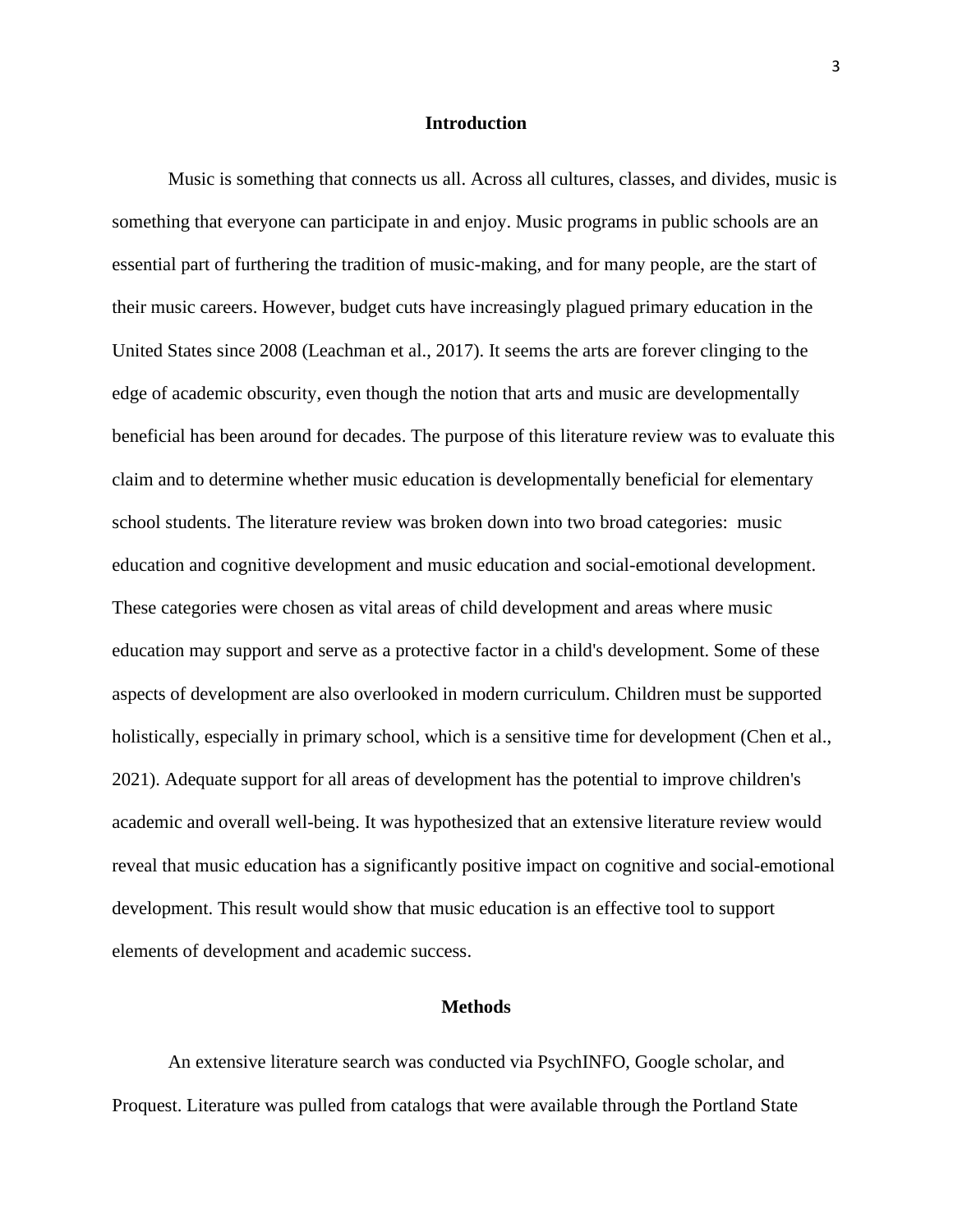University library's subscriptions. Articles were chosen that focused on the age range of early to middle childhood during which children would be attending primary school. This age range was chosen because primary school music programs are often children's first introduction to a formal and structured form of music-making and participation. Children are also going through rapid cognitive development during this age, making this a sensitive period of development and, therefore, an optimal time to implement music programs and activities (Chen et al., 2021). The term "music education" was used in this paper to denote any type of music training, whether through private lessons or classes in public school settings. In addition to music education, some articles researching the effects of music interventions were examined. These are separate from music education as they are musical activities that have a specific purpose and typically last for a shorter length of time than general music education programs. Finally, the sources included in this literature review were from the past ten years, ensuring that the information provided current and captured the evolution of this discourse.

### **Literature review**

# **Music Education and Cognitive Development**

One of the most prevalent ideas among teachers, researchers, parents, and the public, is that music education and lessons can improve several aspects of cognitive development, including language development, executive function, intelligence, and academic success. However, in reviewing the literature to evaluate this widely held belief, it was found that the actual effects of music education on cognitive development and academic achievement are much less decisive.

# *Music Education, Intelligence, and Academic Achievement*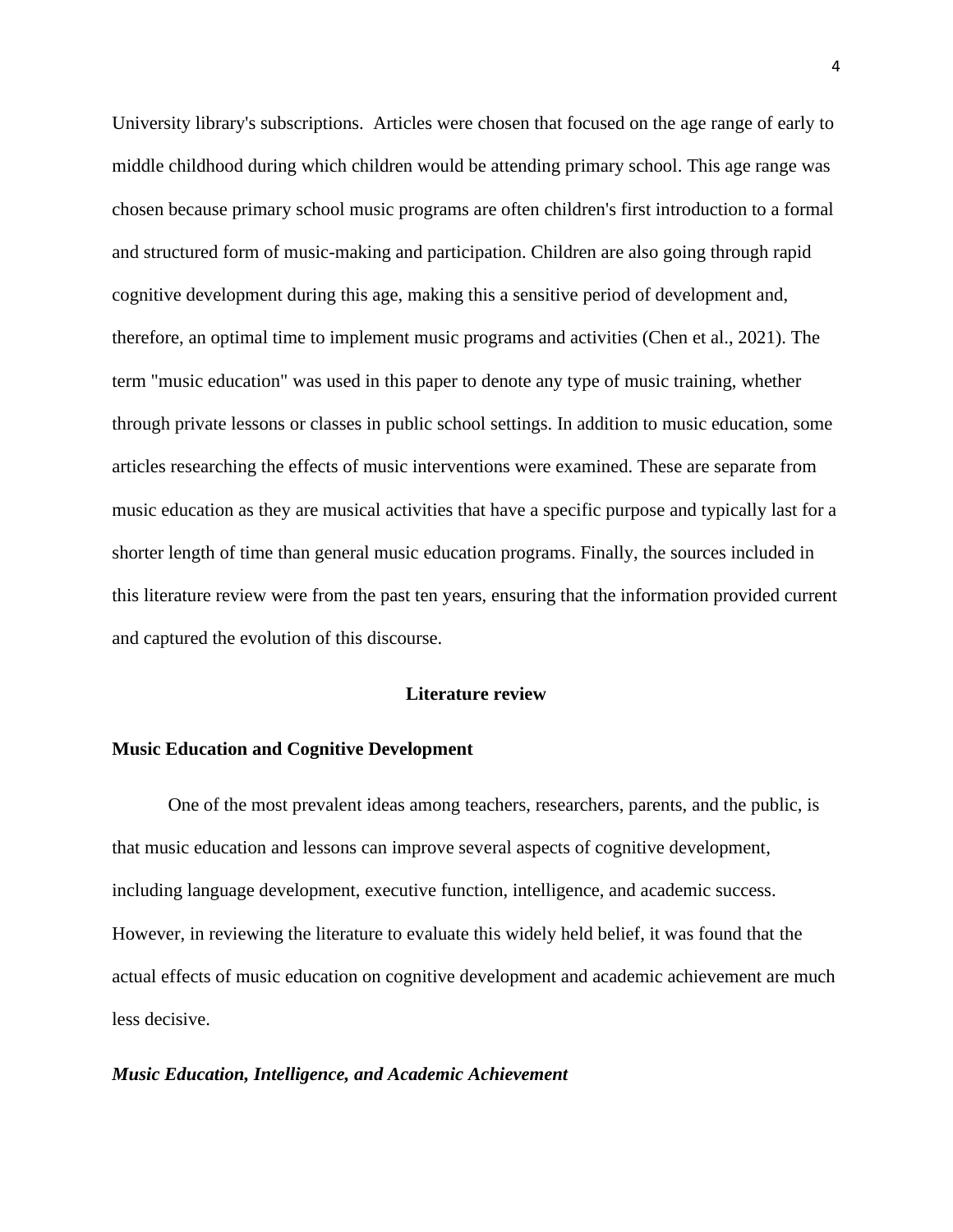Several studies have suggested that music education positively affected academic achievement (Southgate & Roscigno, 2009; Holochwost et al., 2017; Guhn et al., 2020). Southgate and Roscigno (2009) sought to address past research's limitations by accounting for socioeconomic status (SES), music involvement, and using a large sample size. They used data from the nationally representative Early Childhood Longitudinal Study and the National Educational Longitudinal Study to examine the relationship between academic success and music involvement while controlling for previous academic achievement. From Southgate and Rescigno's (2009) analysis, it was found that music involvement was associated with significantly higher academic achievement in primary school children and adolescents. Holochwost et al. (2017) developed these findings by randomly selecting children to participate in an after-school orchestral instrument training program. The researchers found that participation in the program for three years positively affected students' executive function and academic performance on standardized tests. Despite the findings from Holochwost et al. (2017) and Southgate and Roscigno (2009), there has been some debate about the actual effects of music education.

A meta-analysis by Sala and Gobet (2017) determined that only moderate enhancements were found across research papers covering music education's effects on academic achievement. They also found that the quality of study design was negatively correlated to the amplitude of the effects of music education academic achievement or intelligence. Sala and Gobet (2020) also repeated their meta-analysis on the relationship between music education, intelligence, and academic success. They confirmed and expanded upon the findings of their 2017 review, stating that music education or training had no bearing on academic success or intelligence. They came to this conclusion through an extensive literature review on studies that had used experimental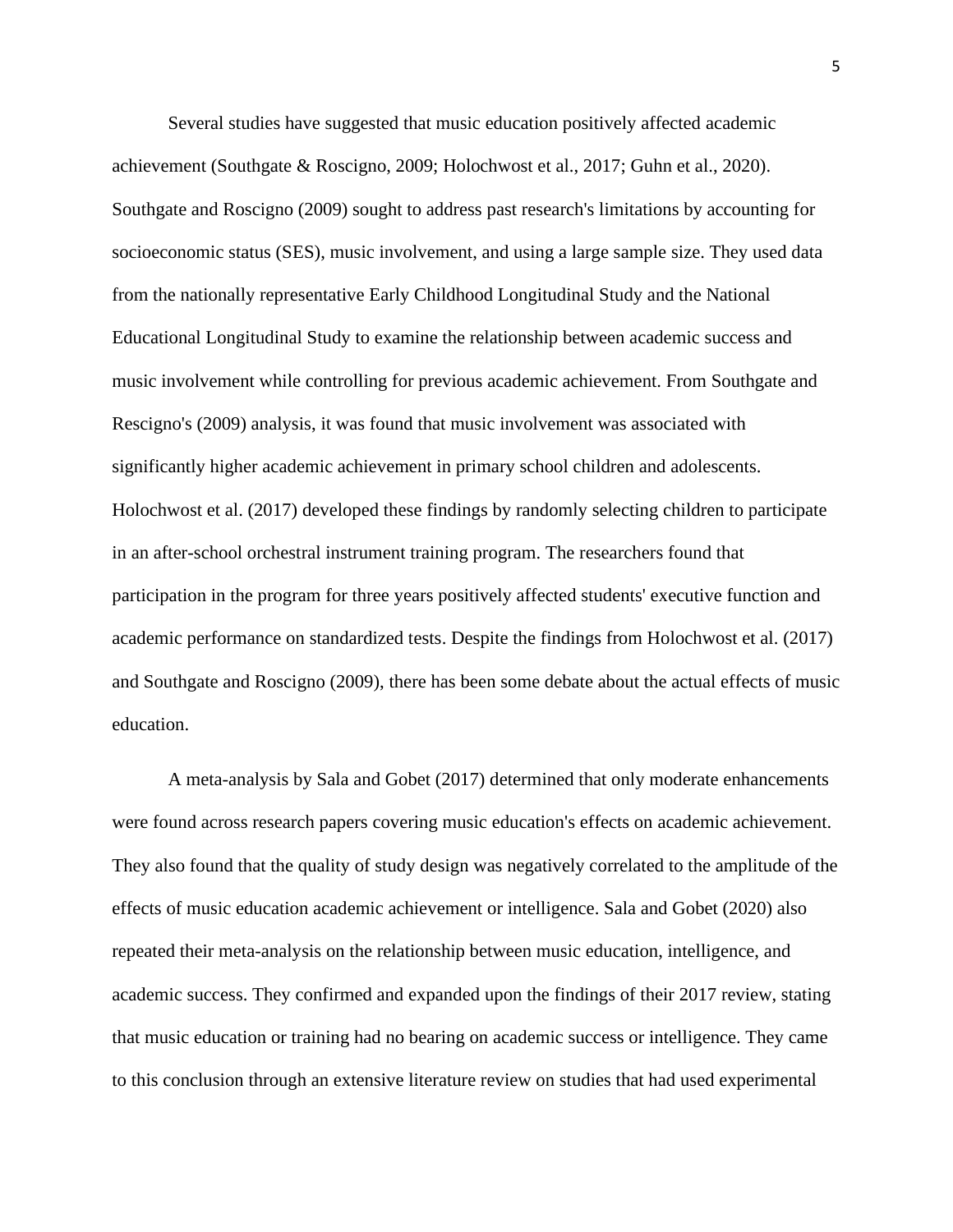designs with random assignment and controls. There is strong evidence from these reviews that there is no direct causal relationship between music education and intelligence or academic performance. However, Guhn and colleagues (2020) provided contrary evidence with their largescale analysis of students in British Columbia that included more than 110,000 participants. Even when controlling for socioeconomic factors, previous academic achievement, cultural background, and sex, students who engaged in music education had higher levels of academic achievement than students not engaged in any music education. In addition, Hogenes et al. (2016) studied a group of 21 classes with a total of 500 students to see if a music composition classroom activity would influence academic performance, intelligence, or music achievement. Hogenes et al. (2016) randomly selected classrooms to receive the composition in a quasiexperimental design and found that students that received the lesson had better performance on reading comprehension. Although this study did not show that music education or intervention leads to higher intelligence or improved academic achievement, it did show evidence that music education can support skills vital for academic achievement.

This was the primary oversight of Sala and Gobet's review (2020). Music may not directly lead to higher intelligence or academic achievement, but evidence suggests that music education can improve essential skills that help those outcomes.

# *Music Education and Language Development*

Evidence has been found that music education supports other factors that facilitate academic success, such as language development. Several studies have found that introducing music into early learning environments, such as preschool and primary school, may help language development (Carr et al., 2014; Chobert et al., 2014; Hogenes et al., 2016; Kraus et al., 2014; Linnavalli et al., 2018). In a study by Kraus et al. (2014), researchers studied whether a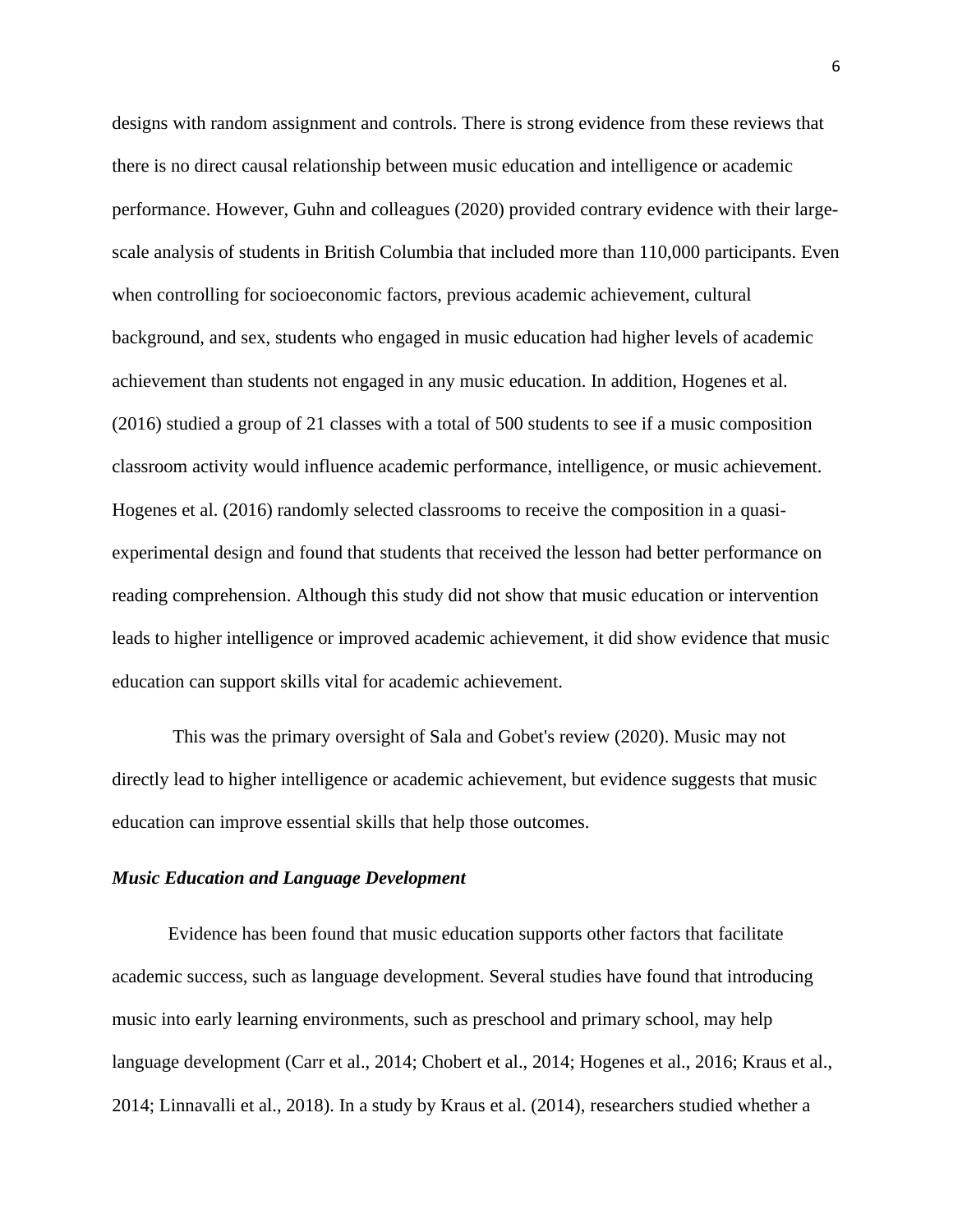community-based music program led to any biological changes in the neural processing of speech. The researchers utilized a randomized control design with 44 students and found that music training longer than one year led to improvements in specific neurological pathways related to language skills. Similar results were also found by Chobert et al. (2014) in a longitudinal study of third graders over the course of two years. Thirty-seven children from nonmusical backgrounds were recruited for the study and randomly assigned to either music or art lessons. Chobert et al. (2014) measured the children's ability to perceive whether two syllables matched. This measure was used to indicate the development of speech recognition. After the 12 months of training, the children in the music training group showed significantly improved results compared to the art lessons group. Chobert et al. (2014) stated that this provides evidence that there is a causal link between music education and language development.

Another area of research overlooked in previous literature reviews and meta-analyses is the effect music education has on the development and executive functions and how these skills can improve academic outcomes.

# *Music Education and Executive Function*

Some of the most recent research on the effects of music education and cognitive development focuses on the development of executive control (Chen et al., 2021). Executive control or executive function abilities develop rapidly during middle childhood when children are in primary school. Successful development of attention and inhibition control is essential for academic success (Best et al., 2011). Putkinen et al. (2015) found that musically trained children scored better on executive function assessments in their study on neural auditory skills. This study argued that these results suggest transfer effects to other developmental skills such as attention and inhibition. The study by Putkinen et al. (2015) consisted of a longitudinal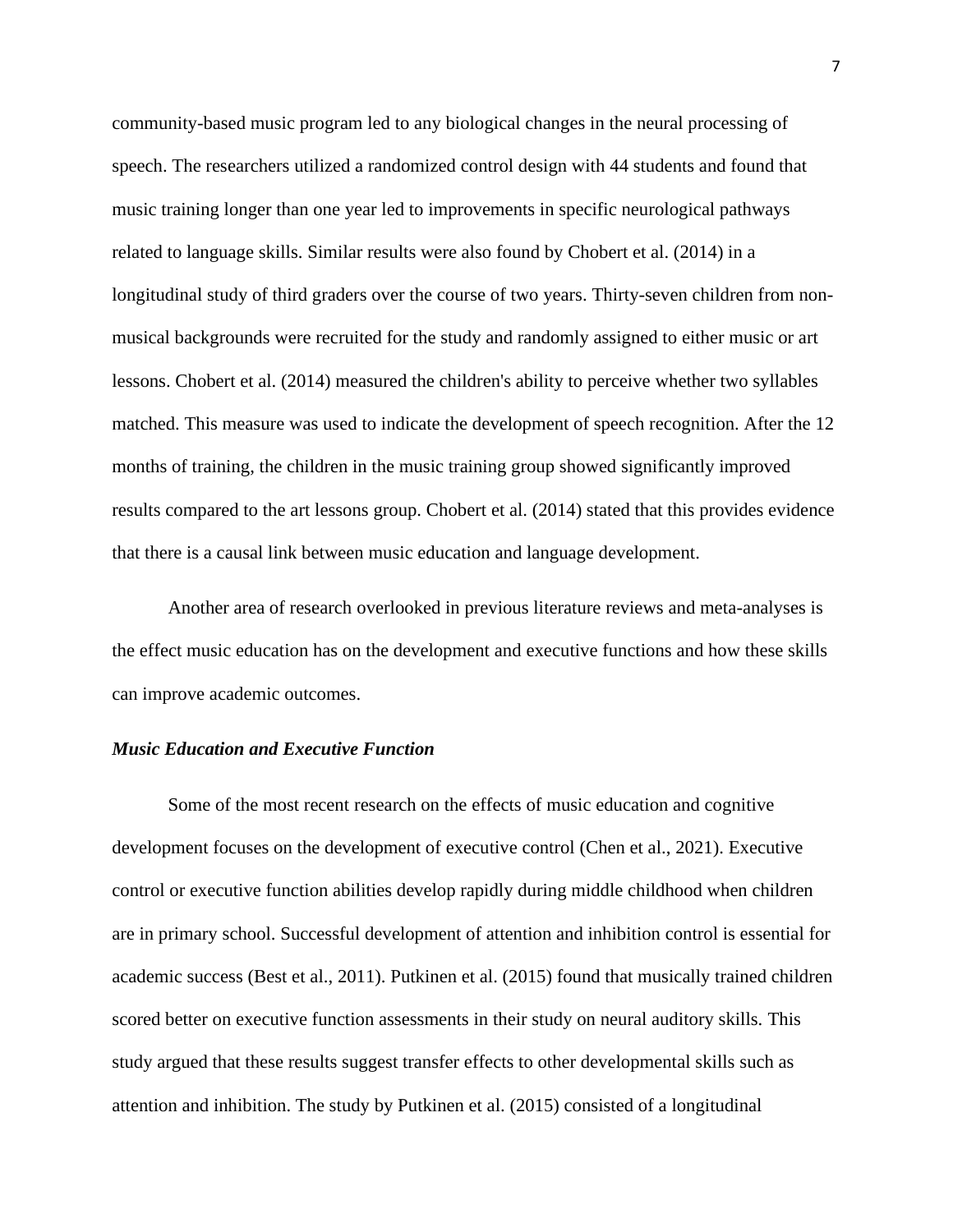examination of 133 children and controlled for socioeconomic status and other confounding variables. Throughout the longitudinal study, they measured the improvement in children's response to discriminating between auditory stimuli and tested whether the music training provided improved executive function. They found that the musical training led to accelerated maturation of executive function areas of the brain that lead to the participants being better at controlling their attention. As Putkinen et al. (2015) explained, these findings demonstrated that attention control is not only important to the domain of music education but also a vital skill that can help children succeed in all other aspects of school. Putkinen et al. (2015) acknowledged that even though their control and experimental groups showed no difference in executive or auditory control at the beginning of the study, it does not entirely remove the possibility that genetic factors cannot explain the differences in performance. This factor has made it difficult to determine if the effects of music training should be attributed to the experience children gain through music education or the difference in genetic predispositions towards better attention, drive to learn, and personality.

Chen et al. (2021) further explored the effects of music education on the development of executive control. The study consisted of two separate experiments. One focused on the differences in executive function between musically trained children and non-musically trained children; the other focused on differences between the age at which the music training started. All participants were asked to perform several tasks to evaluate executive control abilities, and the researchers found significant differences between the musically and non-musically trained children. The most notable differences were found between the participants who started music training early and the non-musically trained students. The studies by Chen et al. (2021) and Putkinen et al. (2015) showed the importance of music education to executive function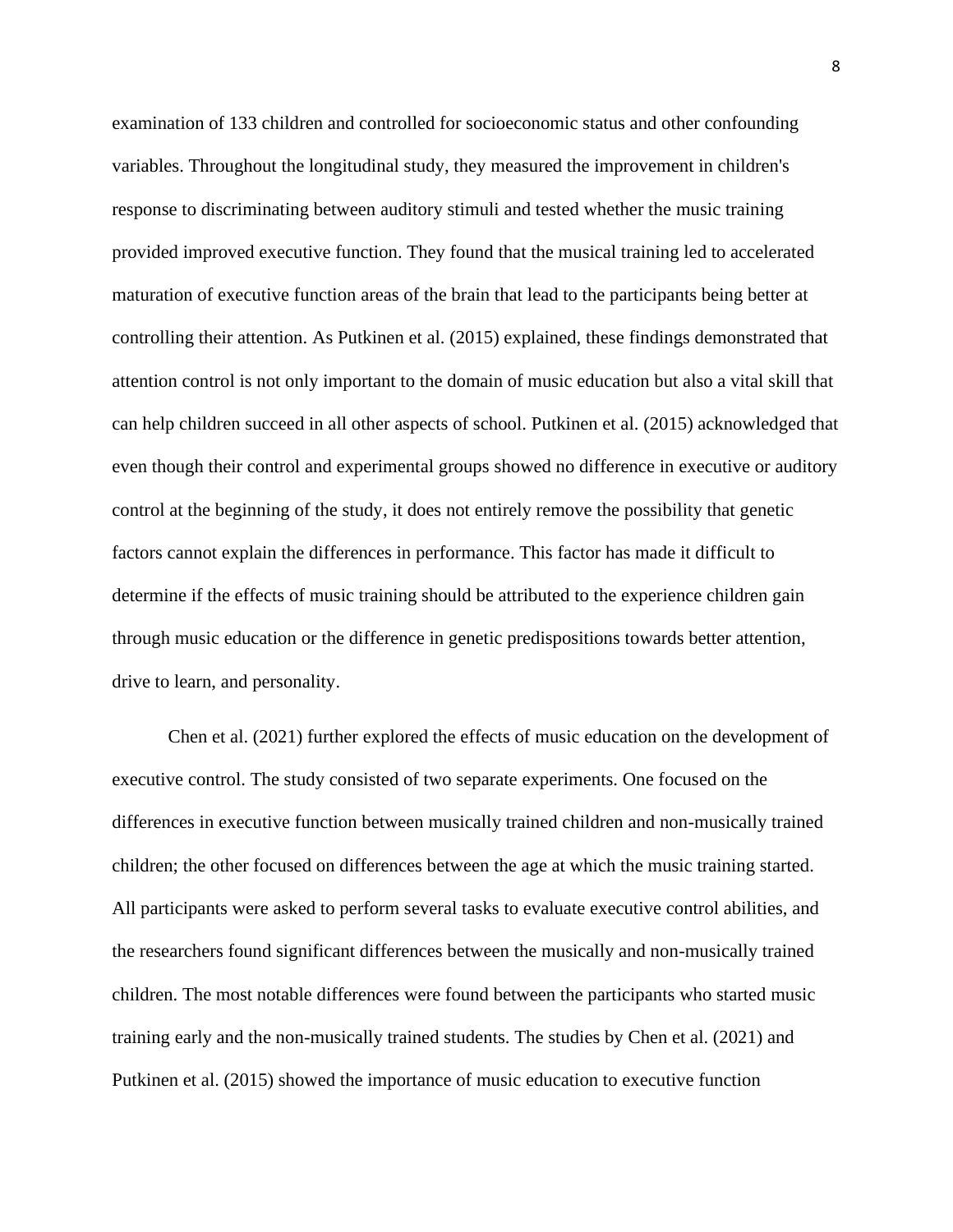development and provided evidence for a more comprehensive inclusion of music in education from an early age. Chen et al. (2021) also provided evidence for the importance of when music training is started. Most formal music training in the U.S. does not begin until middle or late childhood; however, the most significant benefit from this training can be found by starting that training as early as possible (Chen et al., 2021).

Further evidence for these benefits can be found with Joret et al. (2017), who studied inhibitory control and music education. Their study emphasized addressing some of the methodological faults from previous studies by controlling for confounding factors such a socioeconomic status and language skills. The researchers also carefully defined what they categorized as musical training and collected data on what type of music training the participants received, the age at which music training started, and the amount of practice each week. Joret et al. (2017) determined that inhibitory control was significantly increased in children who participated in music over their control group that had not received music training.

Throughout these studies, the researchers have attributed executive function and behavior improvements to specific music training and education properties, such as the need for selective attention and working memory (Joret et al., 2017; Chen et al., 2021). Music training programs that nurtured these specific skills provided benefits beyond musical ability as these are essential skills used throughout academia and everyday life (Miyake et al., 2000; Riggs et al., 2006; Xue et al., 2019). However, some researchers have found opposing results for the efficacy of music training on executive function. Schellenberg (2011) found that children with higher IQ are more likely to participate in music lessons and perform better on cognitive tests apart from tests on executive function. These claims have since been refuted as some of the tests used by Schellenberg (2011) were designed to be used on adults, not children (Degé et al., 2011). Others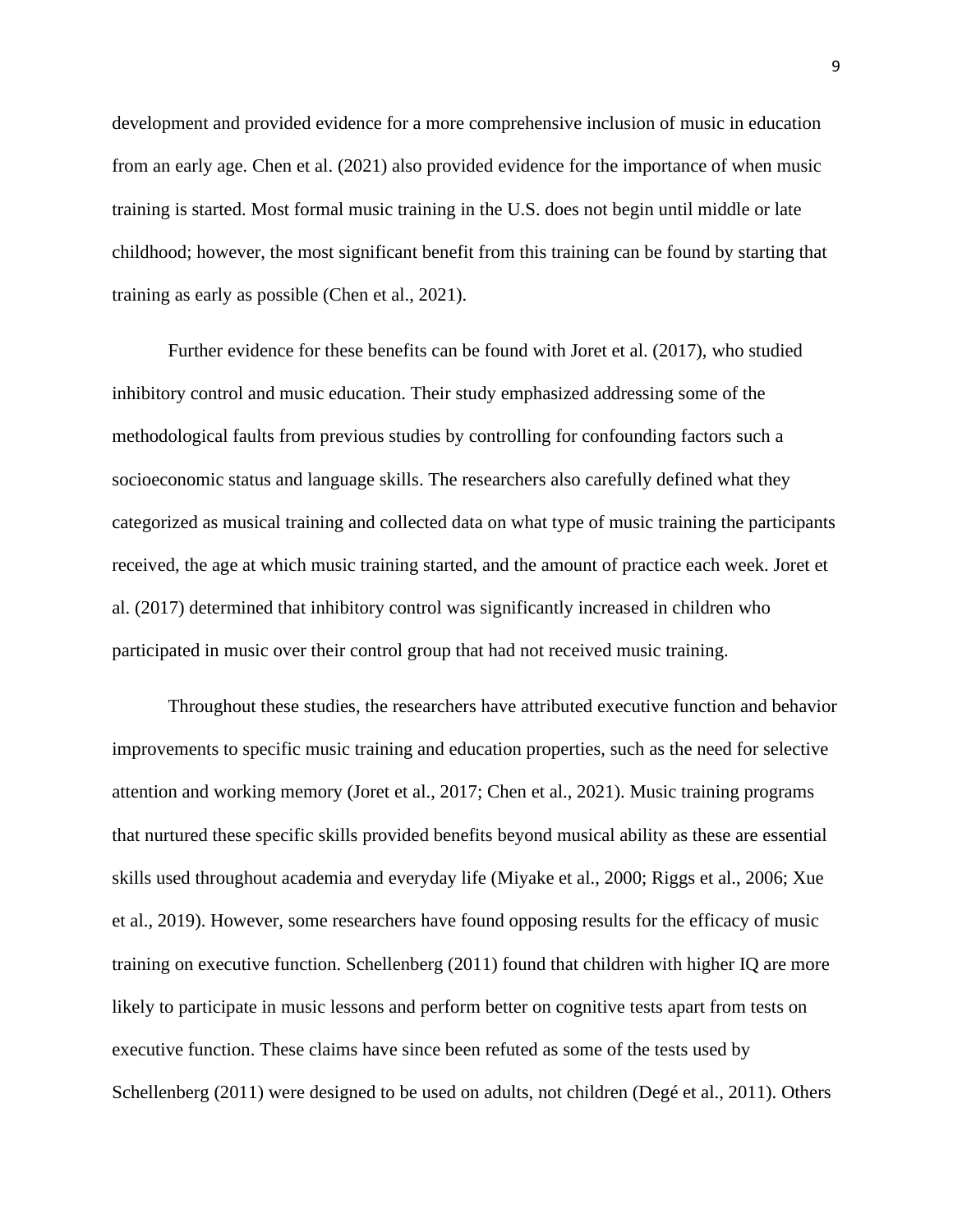have argued that research should focus more on the age range and types of music instruction being examined as they may have varying effects (Norgaard et al., 2019). Norgaard et al. (2019) sought to address this by explicitly examining how jazz improvisation affected the executive function of middle school students in seventh and eighth grade. The researchers found that the jazz improvisation instruction had different effects between the two grades. Significant positive effects were only found in the eighth-graders and not seventh-graders suggesting that the effects of music education may differ when music education or training is introduced at different ages. Despite the possibility that some of the effects of music education can be explained due to genetic differences, music education has been associated with improved executive function across inhibition, attention switching, and cognitive flexibility for much of the past decade of research. These consistent results provide strong evidence for music education and training to supplement executive function development. Furthermore, executive function development has been strongly associated with academic achievement, and training executive functions have been shown to improve performance in other academic areas such as math and reading (Best et al., 2011).

# **Music Education and Social-Emotional Development**

Over the past decade, it has become increasingly clear that emotion regulation and expression skills are vital to academic success, especially in early education (Graziano et al., 2007). It is also well known that emotional and mental health can profoundly affect students' academic success and development outcomes (Graziano et al., 2007). Furthermore, minority groups and students with disabilities are more at risk for trauma or mental disorders that can impact their academic future (Graziano et al., 2007). The impact of music education and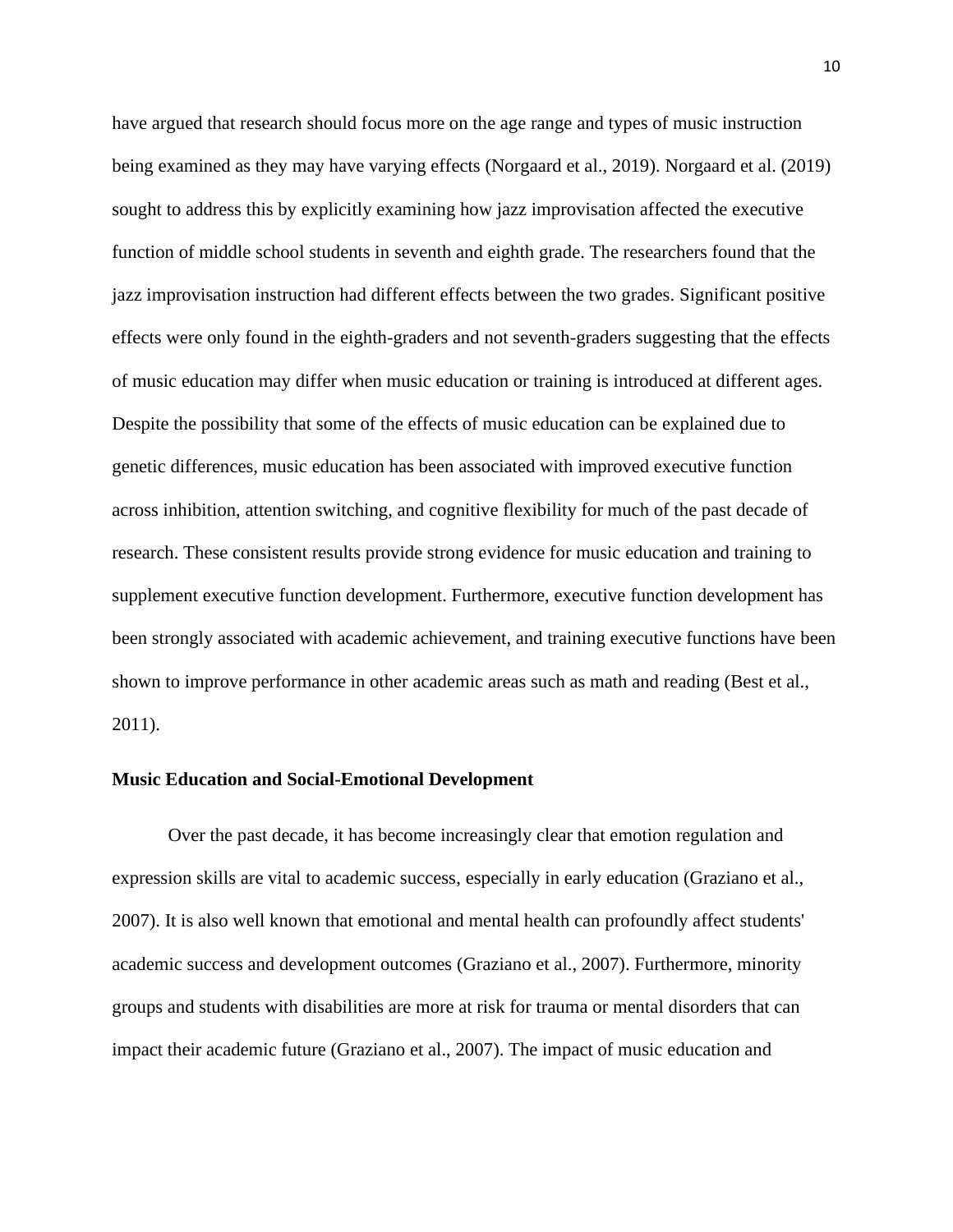interventions on social-emotional development is actively being discovered, and research done in this field has led to some promising results so far.

# *Music Education and Emotional Intelligence*

One example of the impact that music education can have on emotional intelligence is a study by Kim and Kim (2018) that measured the effects of instrument performance on several social-emotional outcomes, including emotional intelligence, anxiety, and aggression. The researchers found that their intervention, which consisted of a program that taught the children to play the flute, did not affect the participant's total level of emotional intelligence, aggression, or anxiety but did increase their ability to perceive emotion in others. They also found that their intervention caused a noticeable but not significant reduction in physical and verbal aggression in the participants from the intervention group compared to participants in the control group. It is worth noting that this study was conducted only at two primary schools in Seoul and used convenience sampling to recruit their participants, meaning that the findings only suggest possible effects and are not generalizable.

This positive effect that music education has on social-emotional development factors such as self-esteem and emotion regulation have also been replicated in disadvantaged populations (Alemán et al., 2017; Ho et al., 2011; Rickard et al., 2013; Zapata & Hargreaves, 2018). In Alemán et al.'s (2017) study of the El Sistema music program in Venezuela, they found that the program had the most positive effect on boys who had been exposed to violence or who had less educated mothers. These studies pointed to the possibility that after-school music programs and other forms of music education can positively impact social and emotional development. One of the most important contributions of this research is that it addressed some of the most common research limitations noted in music education research. Many reviews of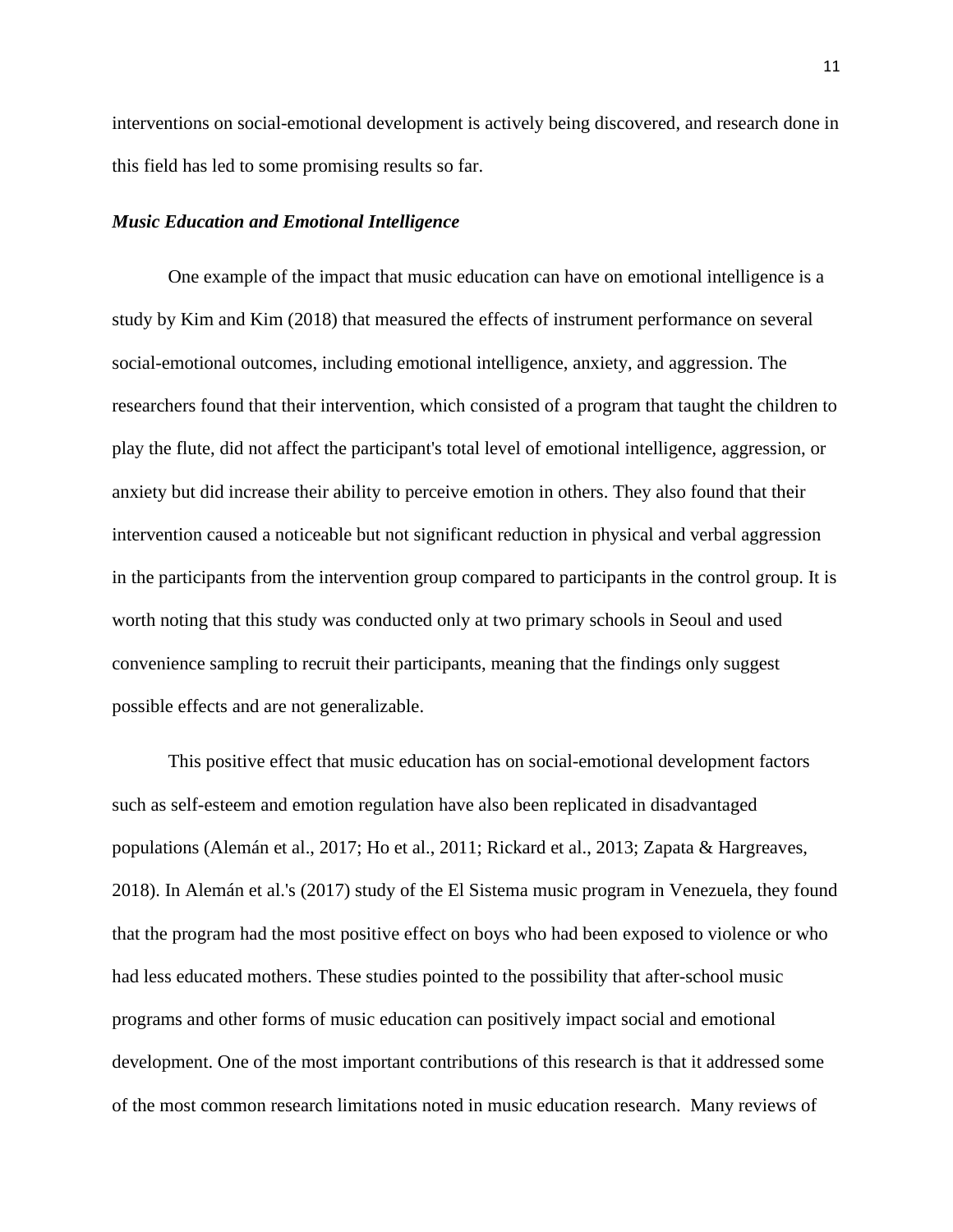the field have been critical of past studies for the lack of attention to controlling for possible confounding factors such as socioeconomic status (Elpus, 2013). However, recent studies on the effects of music programs on social-emotional development have effectively addressed these concerns by controlling these factors in data analyses. Researchers must account for the accessibility of their programs to underprivileged and low socioeconomic status children while researching the effects of music education.

# *Music Education and Social Skills*

Part of what makes music beneficial is that it is a social activity. Music programs provide a safe social environment where children can participate in the same activity non-competitively. Some studies have explored whether this can lead to benefits in developing prosocial behaviors and general social development. One example of this can be found with a study by Ho et al. (2011), which found that participation in group drumming among low-income fifth graders led to significant improvements in social-emotional behavior across several domains, including withdrawnness, attention, anxiety, and defiance.

Researchers have also studied the effectiveness of music programs that are already integrated with a school's curriculum. Brown and Sax (2013) examined The Kaleidoscope program provided by the Settlement Music School, which provides an arts-enrichment program for low-income children in their community who attended Head Start. They compared the socialemotional development of students who attended a Head Start with the Kaleidoscope program to students who only attended regular Head Start preschool. Both Head Start schools served the same community. Brown and Sax (2013) evaluated the functions of music listening and found that students who participated in Kaleidoscope had enhanced development of emotion regulation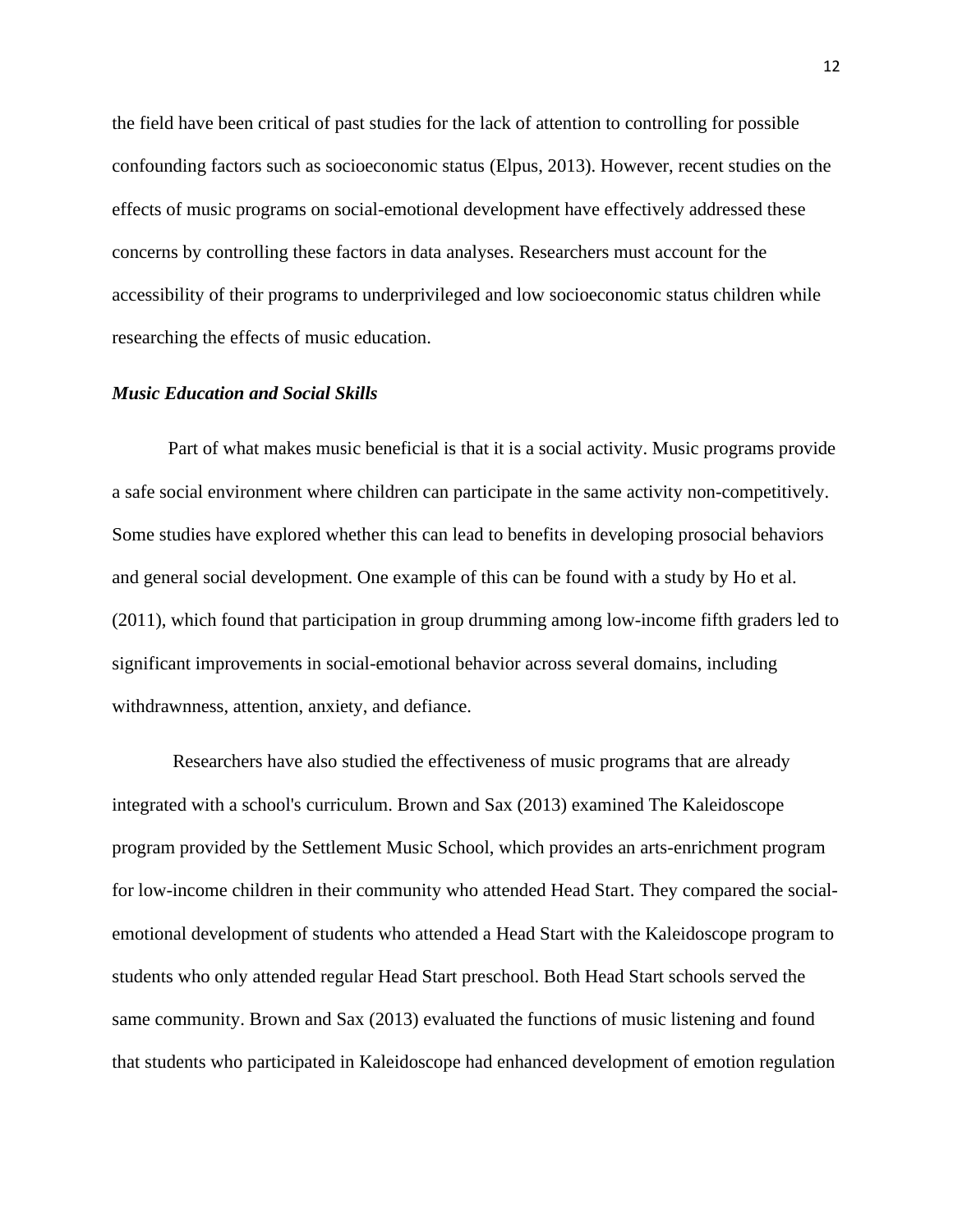skills and emotional readiness to learn. The authors describe emotional readiness to learn as the level of emotional skills needed to succeed in school.

Music education's effect on prosocial behavior was also measured directly by Schellenberg et al. (2015) when they studied the differences between primary school students who had access to an education enhanced with music and those who did not. The researchers found that children with lower social skills at the start of the study grew the most out of either the control or experimental group. Schellenberg et al. (2015) attributed this to the peer synchrony achieved during group music lessons. Music education and training provide a social environment that positively influences both emotional and social development.

# **Discussion**

The review of literature studying the effects of music education, interventions, training, and programs found that they can be beneficial for children's development and academic outcomes in primary education. This assessment came from many articles that show benefits to academic achievement, executive functions, emotion regulation, and prosocial skills. Over the past ten years, studies have been carried out multiple times to confirm these effects. The implications of these findings are widespread. It seems that music education and programs uniquely support students' development and academic success in a more holistic way than other programs. This is due to the unique social nature of music education. Other group activities such as sports may also support development, but music does so in a noncompetitive and entirely collaborative way.

#### **Implications of Current Research**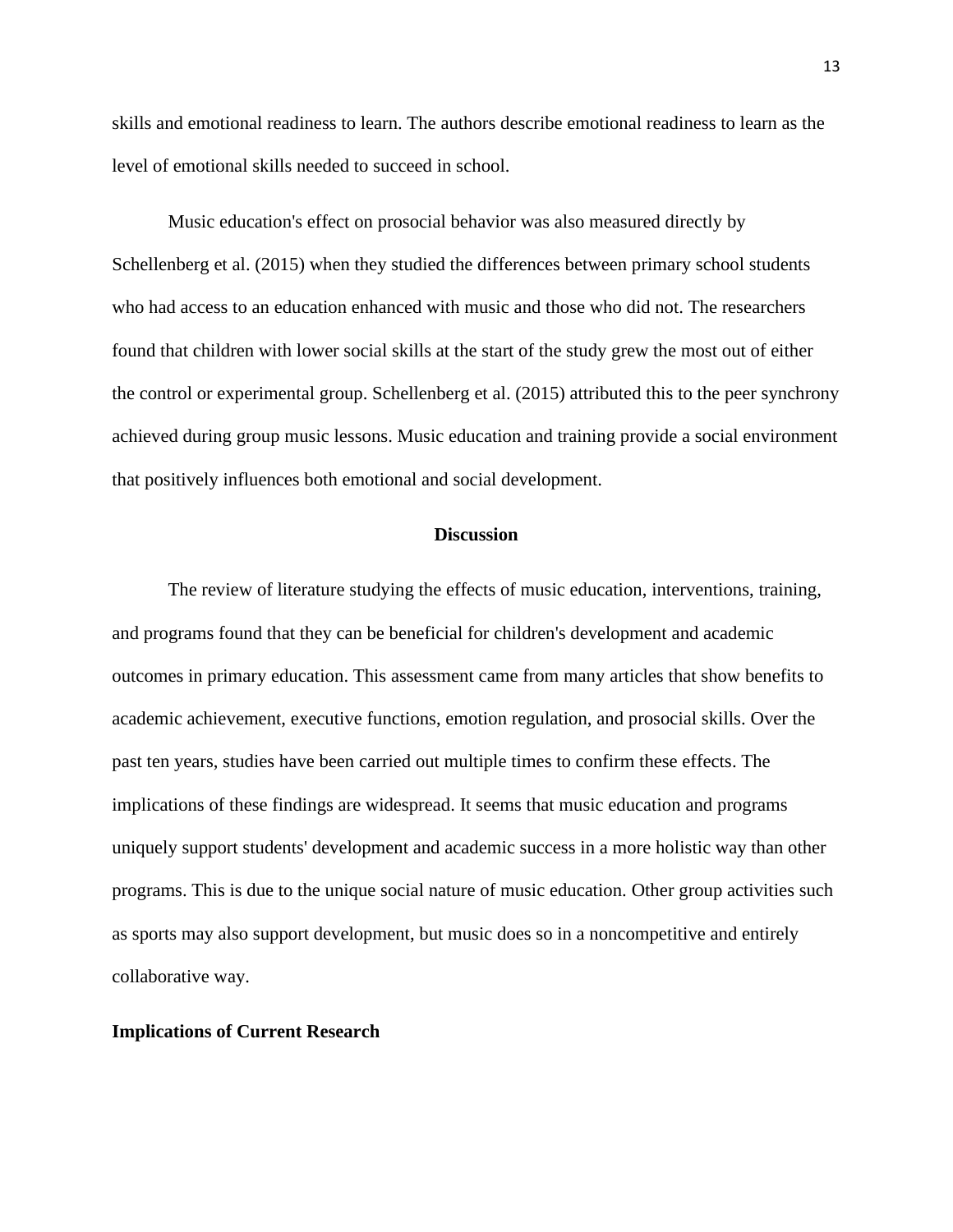One way that music programs affect emotional and social development is through selfesteem. Several reviewed articles found that the music programs had positive effects on selfesteem (Zapata & Hargreaves, 2018; Rickard et al., 2013), and these articles suggested that this increase could be due to a sense of shared achievement and community. Emotion perception is another essential skill that music education benefits (Kim & Kim, 2018). These skills are vital for academic success and social-emotional well-being, but music education can also directly affect children's cognitive development in primary school.

The review of music's effect on executive function demonstrated how development and academic success could be supported holistically through music programs, interventions, and education. As seen from the nationally representative study by Best et al. (2011), the development of executive functions and academic achievement were highly related. However, Executive function development is beneficial beyond just academic benefits. The development of executive functions helps with higher-ordered thinking and includes inhibitory control, cognitive flexibility, and working memory (Miyake et al., 2000). These skills can be used beyond the classroom, and some studies have shown that healthy development of executive skills has been shown to help both physical and mental health (Riggs et al., 2006; Xue et al., 2019).

Another important implication of the current research on music education and child development is that it is an accessible and cost-effective way to enrich programs. As shown by several research studies in this review, music education programs appear to be most beneficial to children growing up in school districts that serve low-income families and children experiencing adversity across multiple domains (Alemán et al., 2017; Hedemann & Frazier, 2017; Zapata & Hargreaves, 2018). These music education programs are community-based and appear to provide a structured, safe environment for all children to experience developmental benefits.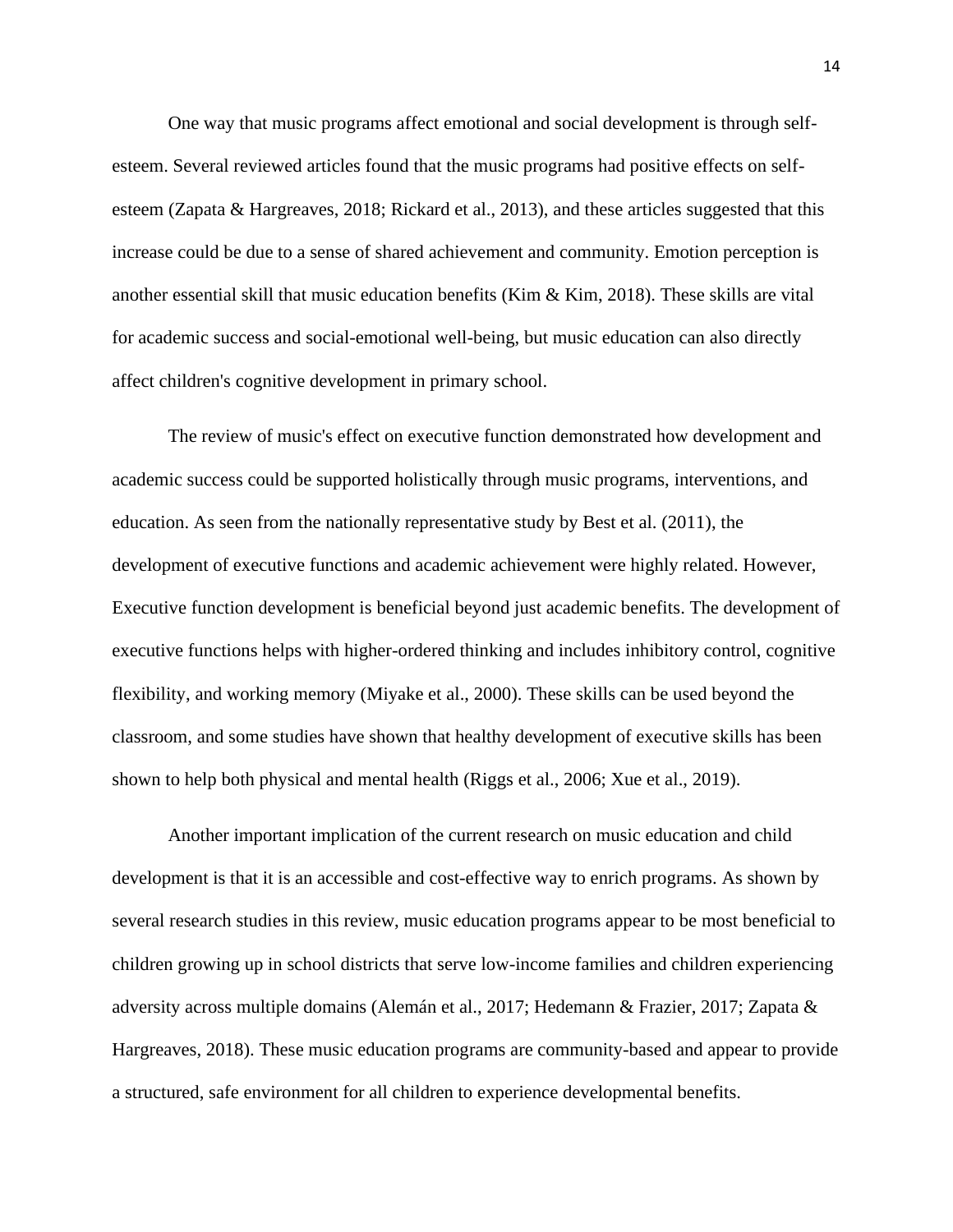# **Limitations and Future Directions**

There were some significant limitations observed among the articles that were included in this literature review. One of the most concerning limitations was the lack of experimental studies. Many studies on the relationship between music education, development, and academic achievement were either correlational or observational in nature. While these types of studies provide insights into possible relationships between variables, they do not imply causation. The correlational work supporting the idea that music education can improve academic achievement has often fallen short in controlling for confounding variables such as socioeconomic status (Elpus, 2013). The idea that music education can improve academic outcomes has also been subject to a correlation versus causation fallacy. Corrigall et al. (2013) showed that much of the research on this topic had used correlational designs to show the association between academic success and music education without considering individual differences in children's personalities. They provided evidence in their study that children who tested higher in conscientiousness and openness to experience were more likely to take music lessons or continue with music education and do better in school. Because of this lack of experimental studies, music education's specific effect on development and academic success has yet to be determined. This also means that many of the mechanisms behind the supposed relationship between these factors are undiscovered. Non-experimental studies without random assignment or blinds are also more susceptible to confirmation bias. The idea that music positively affects education and development is long-standing, and researchers may knowingly or unknowingly have inflated the supposed effects of music interventions and programs to fit within this paradigm (Sala & Gobet, 2020). The issue of non-experimental study design is not an issue that has not been ignored, however.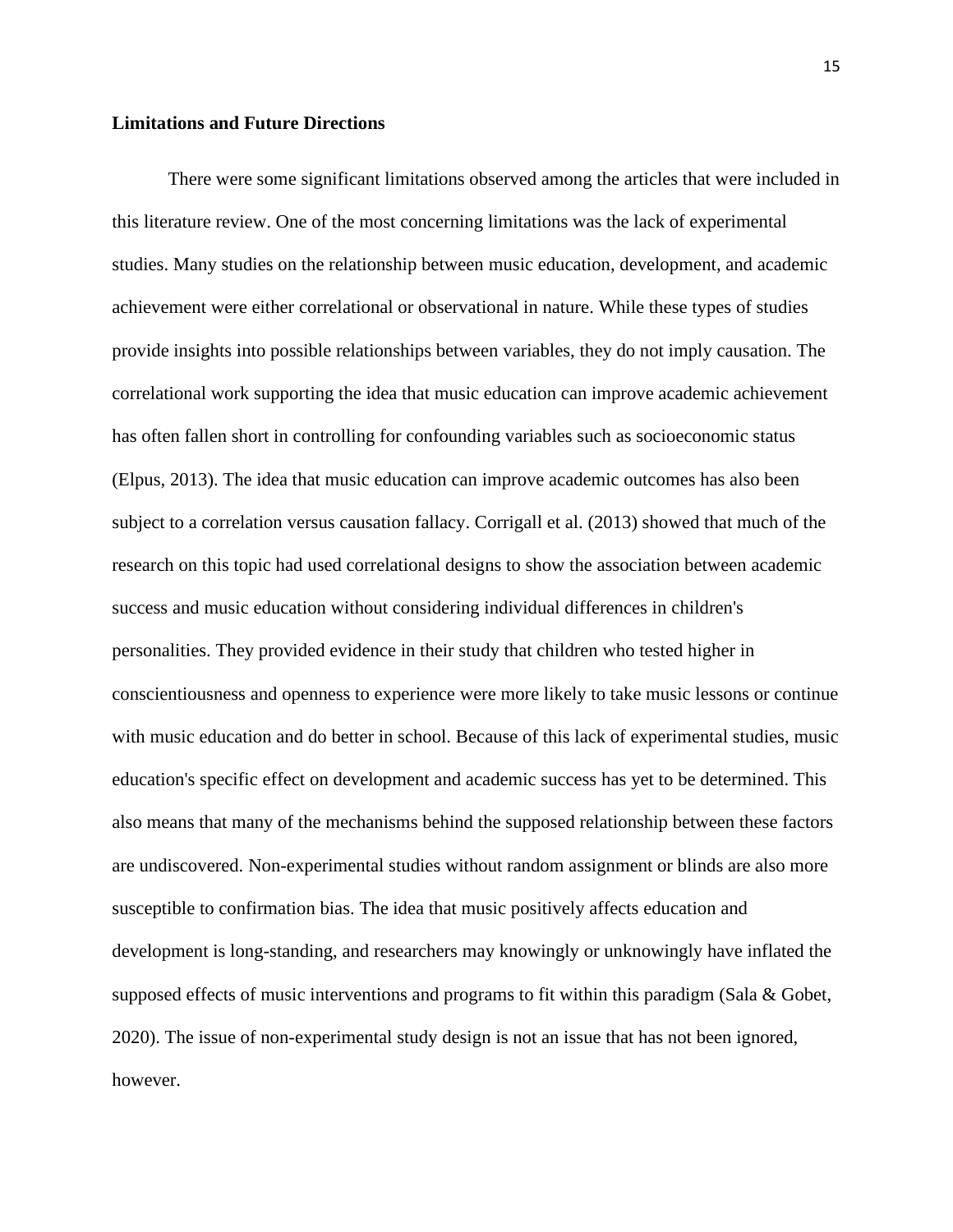Complications with random assignment and selection may prohibit researchers from using an experimental study design. These can be difficult to achieve when studying the effectiveness of music programs that are already in place. In addition, it is common for families and children to drop out of studies or for children not to want to continue with the assigned music intervention when random assignment is implemented. Researchers have bypassed these complications by using convenience sampling methods to collect data on children or families that have already chosen to be a part of a music program. This could have introduced confounding variables like musical aptitude and determination to learn, which created an alternate explanation for whatever effect the researchers found (Swaminathan et al., 2017).

Another major limitation was a lack of consistency with the operationalization of what music training, education, or programs meant. The kinds and types of music education were highly varied between studies with little to no consistency. This makes any meta-analysis of the field much more difficult to accomplish as it clouds the overarching effects of music education. To accurately study the effects of music education and training, there needs to be more collaboration between researchers to standardize the definition of music training or education. Standardization could include creating a way of evaluating and scoring music education so that the types of music education, training, or intervention can be compared and analyzed separately.

Despite these issues, the evidence for music education having a positive effect on academic success and several domains of development is still valid. Studies like Guhn et al. (2020) that provided population-level analysis have consistently shown the positive association between music education and academic success. However, to determine the cause or mechanism behind this association, the concerns outlined above need to be addressed.

# **Conclusion**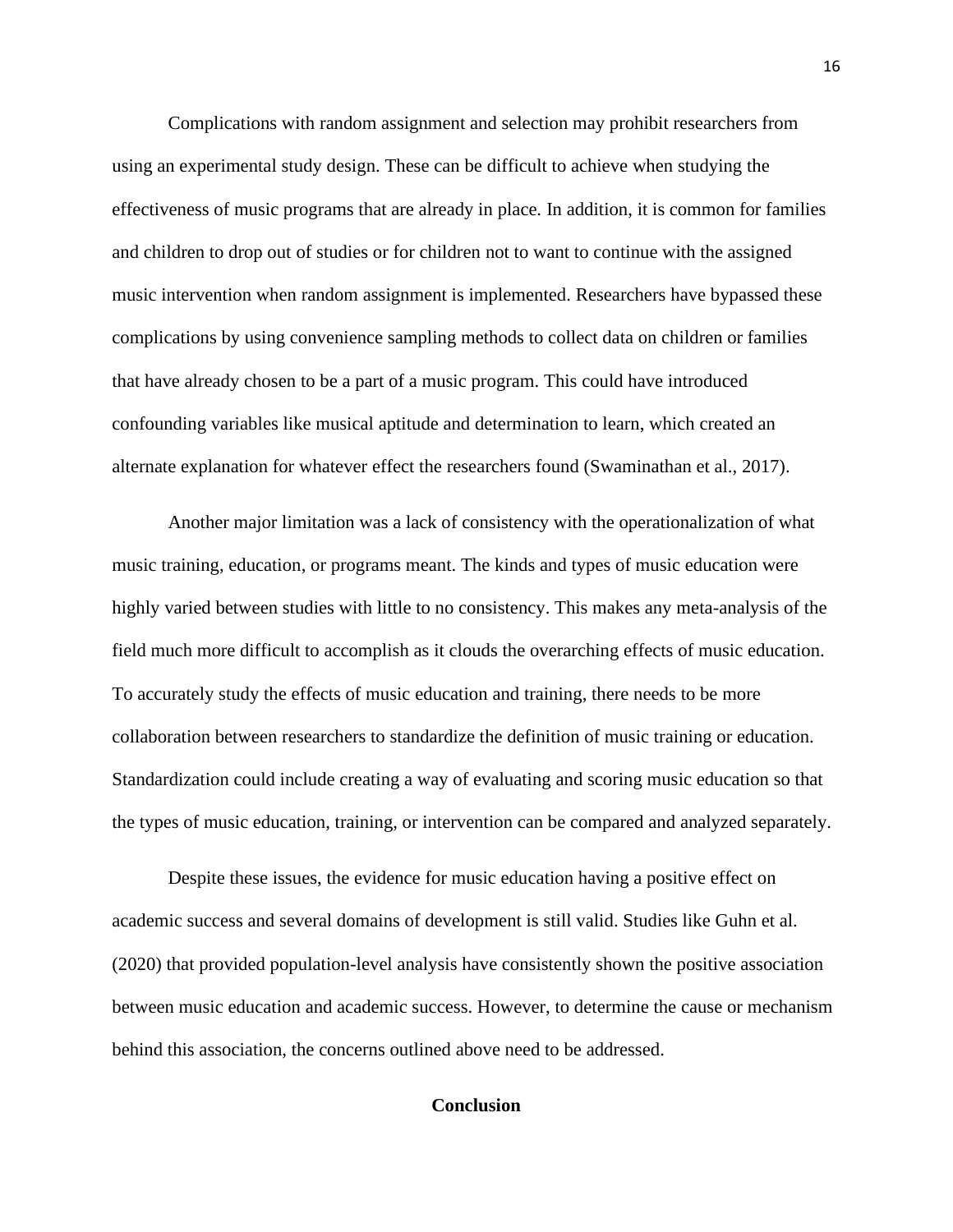In this literature review, research on the relationship between music education and academic achievement and development was examined. A sample of articles was collected and divided into two main categories: cognitive development and social-emotional development. In the review of articles on the impact of music education on academic achievement and intelligence, it was observed that music education did not directly cause academic achievement or heighten intelligence but could be a mediating factor that enhances essential skills. This was demonstrated by studies on executive function, where it was determined that several types of music education led to improvements in two of the three main types of executive function: attention switching and inhibitory control. Finally, in the social-emotional section, it was established that music education positively affected the development of emotion perception, regulation, and other emotional development factors such as self-esteem. It was also found that music education helped develop prosocial skills, especially among disadvantaged children. There were also limitations present in this discourse. The overarching issue with the literature on music education, development, and academic achievement was that studies lacked consistency and experimental design. These concerns made making any overarching deductions on the effects of music education much more difficult. Nevertheless, it was found that music education positively affects child development and is an accessible way to improve primary school curriculum. The benefits from music programs do not always lead to direct improvement to academic success, but the support music education provides to cognitive and social-emotional development can help children develop the skills they need to succeed. From academics to social interactions to emotional recognition, music has a lesson for everyone.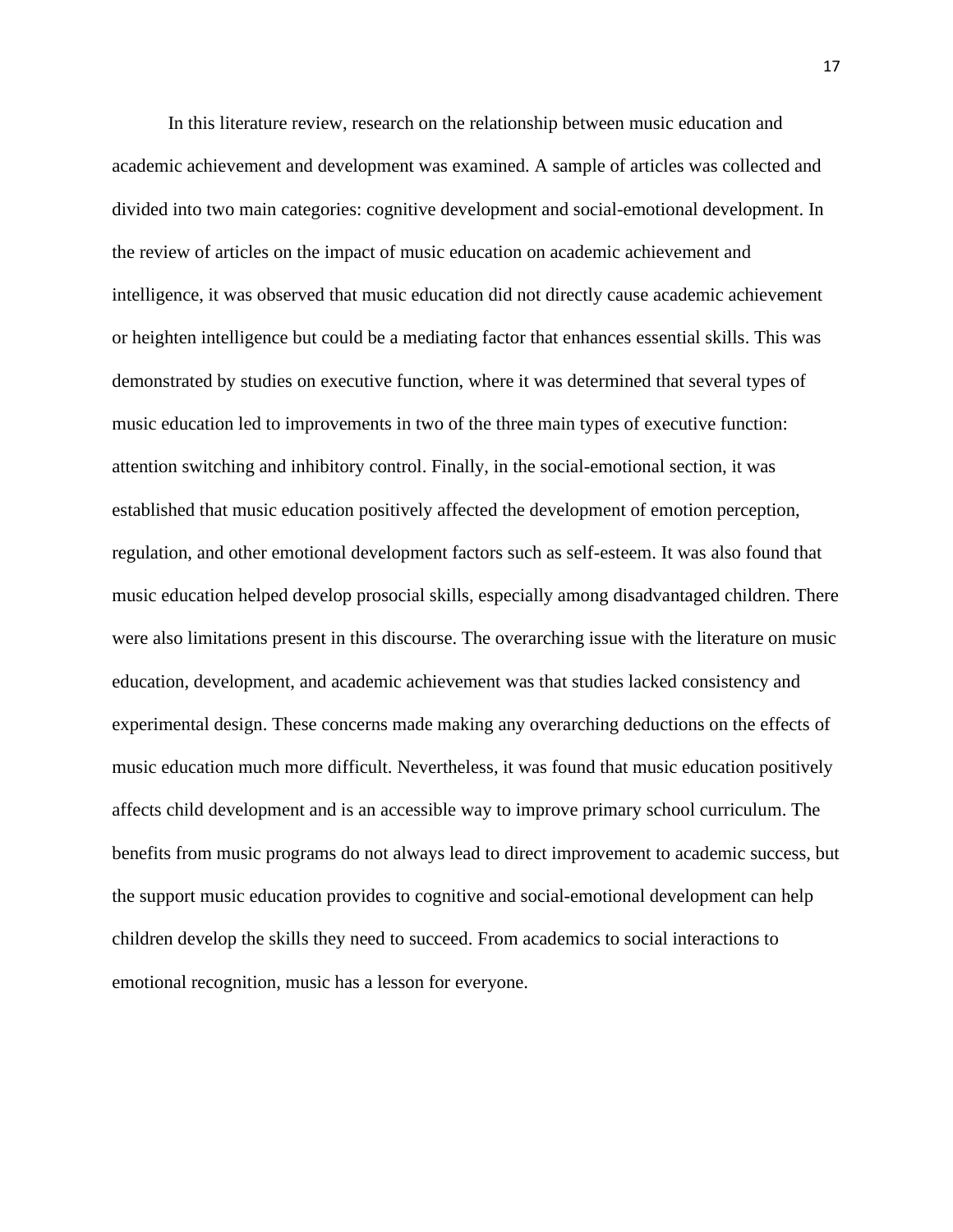### **References**

Alemán, X., Duryea, S., Guerra, N. G., McEwan, P. J., Muñoz, R., Stampini, M., & Williamson, A. A. (2017). The effects of musical training on child development: A randomized trial of El Sistema in Venezuela. *Prevention Science*, *18*(7), 865-878.

<https://doi.org/10.1007/s11121-016-0727-3>

- Best, J. R., Miller, P. H., & Naglieri, J. A. (2011). Relations between executive function and academic achievement from ages 5 to 17 in a large, representative national sample. *Learning and individual differences*, *21*(4), 327-336. <https://doi.org/10.1016/j.lindif.2011.01.007>
- Brown, E. D., & Sax, K. L. (2013). Arts enrichment and preschool emotions for low-income children at risk. *Early Childhood Research Quarterly*, *28*(2), 337–346[.](https://doi.org/10.1016/j.ecresq.2012.08.002) <https://doi.org/10.1016/j.ecresq.2012.08.002>
- Carr, K. W., White-Schwoch, T., Tierney, A. T., Strait, D. L., & Kraus, N. (2014). Beat synchronization predicts neural speech encoding and reading readiness in preschoolers. *Proceedings of the National Academy of Sciences*, *111*(40), 14559–14564[.](https://doi.org/10.1073/pnas.1406219111) <https://doi.org/10.1073/pnas.1406219111>
- Chen, J., Scheller, M., Wu, C., Hu, B., Peng, R., Liu, C., Liu, S., Zhu, L., & Chen, J. (2021). The relationship between early musical training and executive functions: Validation of effects of the sensitive period. *Psychology of Music*, 0305735620978690[.](https://doi.org/10.1177/0305735620978690) <https://doi.org/10.1177/0305735620978690>
- Chobert, J., François, C., Velay, J. L., & Besson, M. (2014). Twelve months of active musical training in 8-to 10-year-old children enhances the preattentive processing of syllabic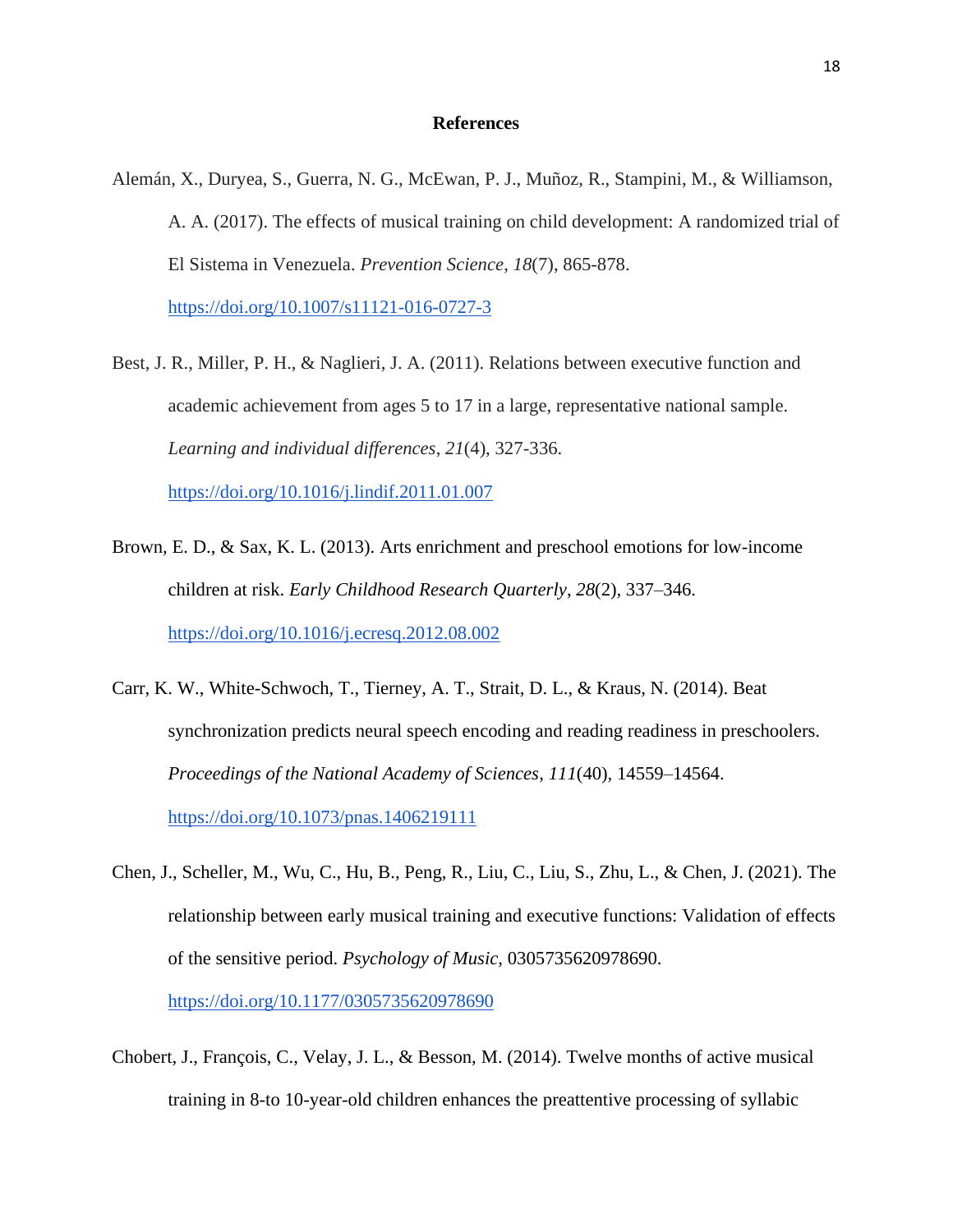duration and voice onset time. *Cerebral Cortex, 24*(4), 956-967.

<https://doi.org/10.1093/cercor/bhs377>

- Corrigall, K. A., Schellenberg, E. G., & Misura, N. M. (2013). Music training, cognition, and personality. *Frontiers in psychology, 4*, 222.<https://doi.org/10.3389/fpsyg.2013.00222>
- Degé, F., Kubicek, C., & Schwarzer, G. (2011). Music lessons and intelligence: A relation mediated by executive functions. *Music Perception*, *29*(2), 195–201. <https://doi.org/10.1525/mp.2011.29.2.195>
- Elpus, K. (2013). Is it the music or is it selection bias? A nationwide analysis of music and nonmusic students' SAT scores. *Journal of Research in Music Education, 61*(2), 175-194[.](https://doi.org/10.1177/0022429413485601) <https://doi.org/10.1177/0022429413485601>
- Graziano, P. A., Reavis, R. D., Keane, S. P., & Calkins, S. D. (2007). The role of emotion regulation in children's early academic success. *Journal of School Psychology*, *45*(1), 3– 19. <https://doi.org/10.1016/j.jsp.2006.09.002>
- Guhn, M., Emerson, S. D., & Gouzouasis, P. (2020). A population-level analysis of associations between school music participation and academic achievement. *Journal of Educational Psychology, 112*(2), 308.<http://doi.org/10.1037/edu0000376>
- Hedemann, E. R., & Frazier, S. L. (2017). Leveraging after-school programs to minimize risks for internalizing symptoms among urban youth: Weaving together music education and social development. *Administration and Policy in Mental Health and Mental Health Services Research, 44*(5), 756-770. <https://doi.org/10.1007/s10488-016-0758-x>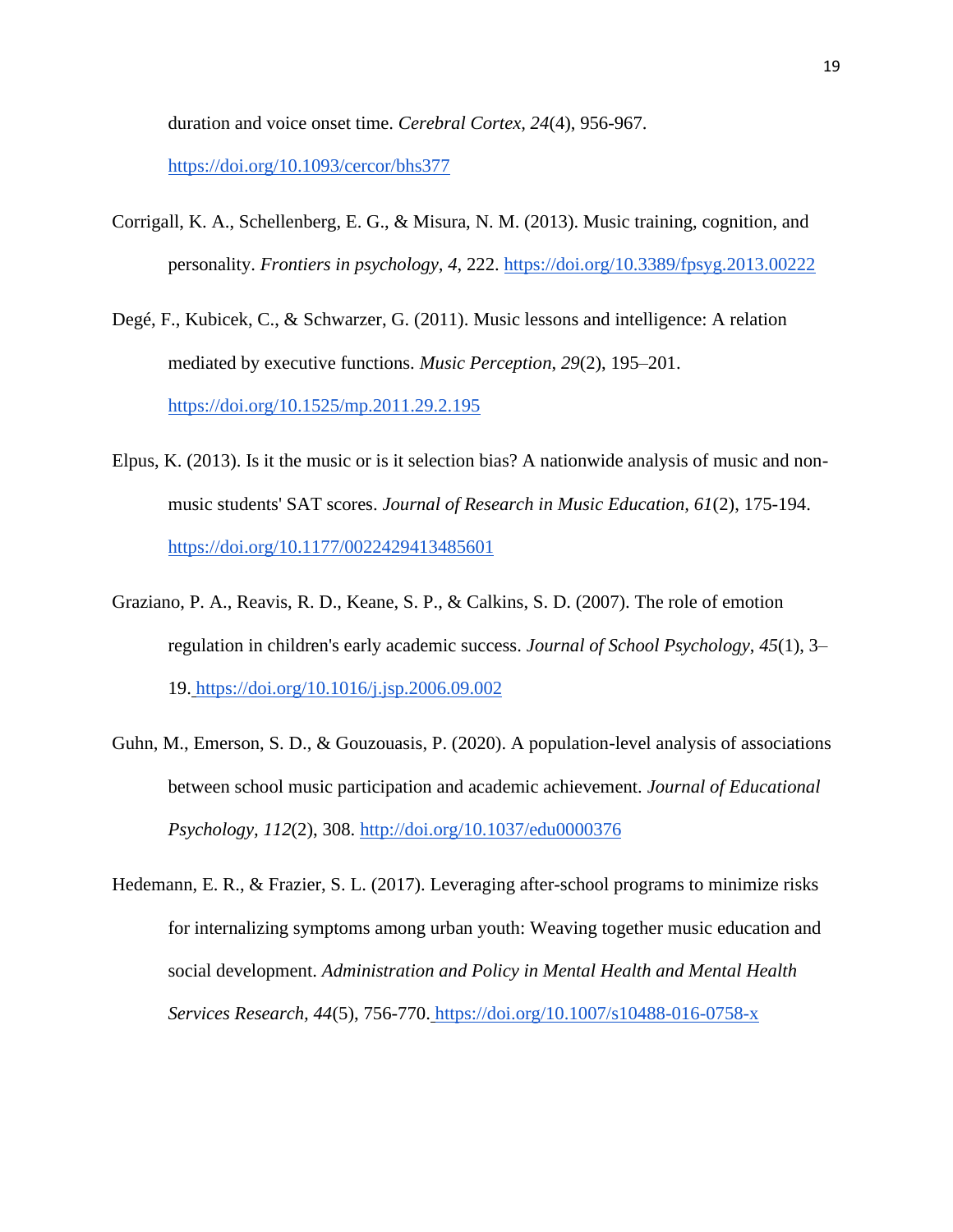- Ho, P., Tsao, J. C. I., Bloch, L., & Zeltzer, L. K. (2011). The impact of group drumming on social-emotional behavior in low-income children. *Evidence-Based Complementary and Alternative Medicine*, *2011*, Article 250708.<https://doi.org/10.1093/ecam/neq072>
- Hogenes, M., van Oers, B., Diekstra, R. F. W., & Sklad, M. (2016). The effects of music composition as a classroom activity on engagement in music education and academic and music achievement: A quasi-experimental study. *International Journal of Music Education*, *34*(1), 32–48. <https://doi.org/10.1177/0255761415584296>
- Holochwost, S. J., Propper, C. B., Wolf, D. P., Willoughby, M. T., Fisher, K. R., Kolacz, J., Volpe, V. V., & Jaffee, S. R. (2017). Music education, academic achievement, and executive functions. *Psychology of Aesthetics, Creativity, and the Arts, 11*(2), 147–166. <https://doi.org/10.1037/aca0000112>
- Joret, M. E., Germeys, F., & Gidron, Y. (2017). Cognitive inhibitory control in children following early childhood music education. *Musicae Scientiae*, *21*(3), 303–315[.](https://doi.org/10.1177/1029864916655477) <https://doi.org/10.1177/1029864916655477>
- Kim, H. S., & Kim, H. S. (2018). Effect of a musical instrument performance program on emotional intelligence, anxiety, and aggression in Korean elementary school children. *Psychology of Music, 46*(3), 440-453.<http://doi.org/10.1177/0305735617729028>
- Kraus, N., Slater, J., Thompson, E. C., Hornickel, J., Strait, D. L., Nicol, T., & White-Schwoch, T. (2014). Music enrichment programs improve the neural encoding of speech in at-risk children. *Journal of Neuroscience, 34*(36), 11913-11918[.](https://doi.org/10.1523/JNEUROSCI.1881-14.2014) <https://doi.org/10.1523/JNEUROSCI.1881-14.2014>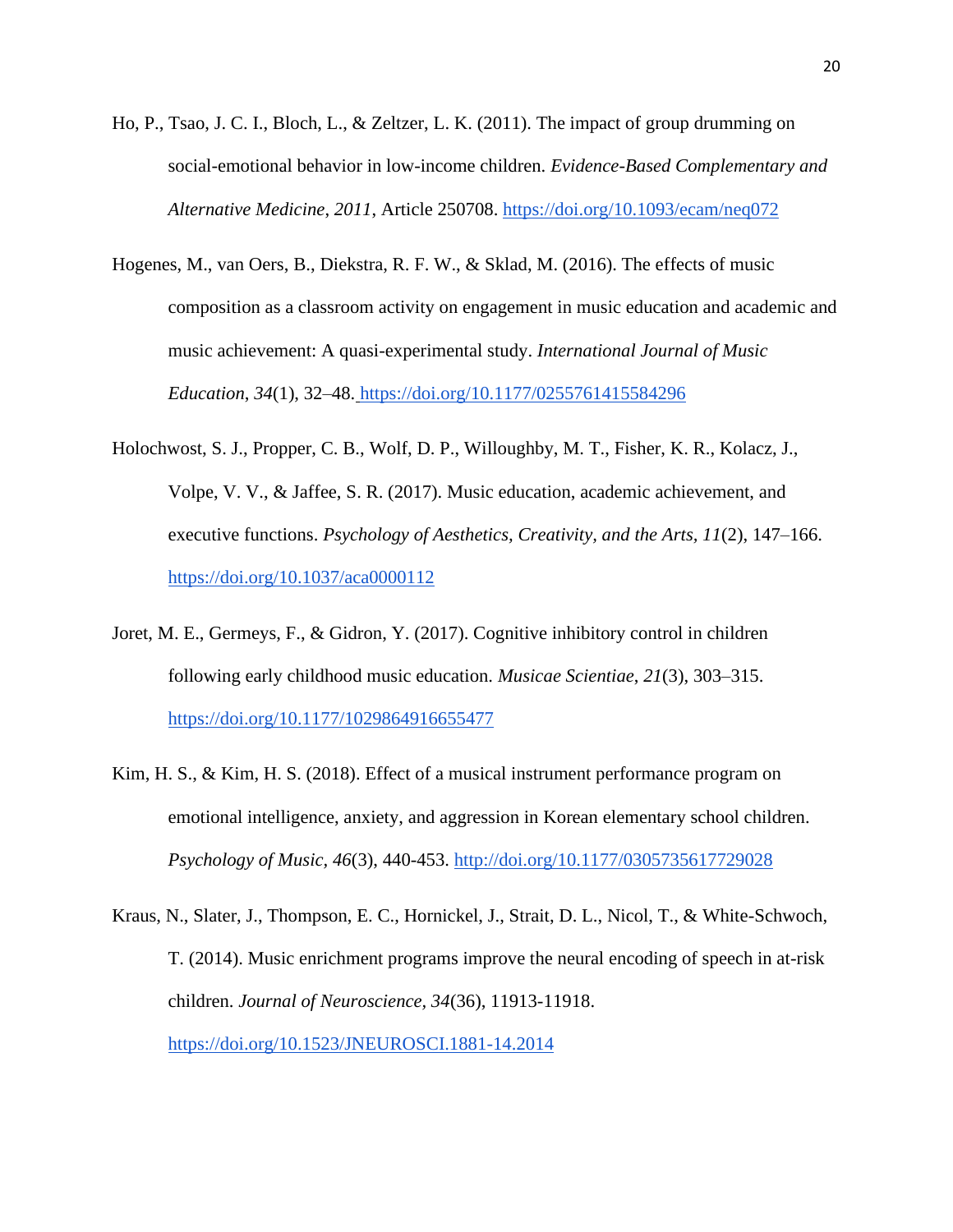- Leachman, M., Masterson, K., & Figueroa, E. (2017, November 29). *A Punishing Decade for School Funding*. Center on Budget and Policy Priorities[.](https://www.cbpp.org/research/state-budget-and-tax/a-punishing-decade-for-school-funding) [https://www.cbpp.org/research/state-budget-and-tax/a-punishing-decade-for-school](https://www.cbpp.org/research/state-budget-and-tax/a-punishing-decade-for-school-funding)[funding](https://www.cbpp.org/research/state-budget-and-tax/a-punishing-decade-for-school-funding)
- Linnavalli, T., Putkinen, V., Lipsanen, J., Huotilainen, M., & Tervaniemi, M. (2018). Music playschool enhances children's linguistic skills. *Scientific Reports*, *8*(1), 8767[.](https://doi.org/10.1038/s41598-018-27126-5) <https://doi.org/10.1038/s41598-018-27126-5>
- Miyake, A., Friedman, N. P., Emerson, M. J., Witzki, A. H., Howerter, A., & Wager, T. D. (2000). The unity and diversity of executive functions and their contributions to complex "frontal lobe" tasks: A latent variable analysis. *Cognitive psychology, 41*(1), 49-100[.](https://doi.org/10.1006/cogp.1999.0734) <https://doi.org/10.1006/cogp.1999.0734>
- Norgaard, M., Stambaugh, L. A., & McCranie, H. (2019). The effect of jazz improvisation instruction on measures of executive function in middle school band students. *Journal of Research in Music Education, 67*(3), 339-354.

<http://doi.org/10.1177/0022429419863038>

- Putkinen, V., Tervaniemi, M., Saarikivi, K., & Huotilainen, M. (2015). Promises of formal and informal musical activities in advancing neurocognitive development throughout childhood. *Annals of the New York Academy of Sciences*, *1337*(1), 153–162[.](https://doi.org/10.1111/nyas.12656) <https://doi.org/10.1111/nyas.12656>
- Rickard, N. S., Appelman, P., James, R., Murphy, F., Gill, A., & Bambrick, C. (2013). Orchestrating life skills: The effect of increased school-based music classes on children's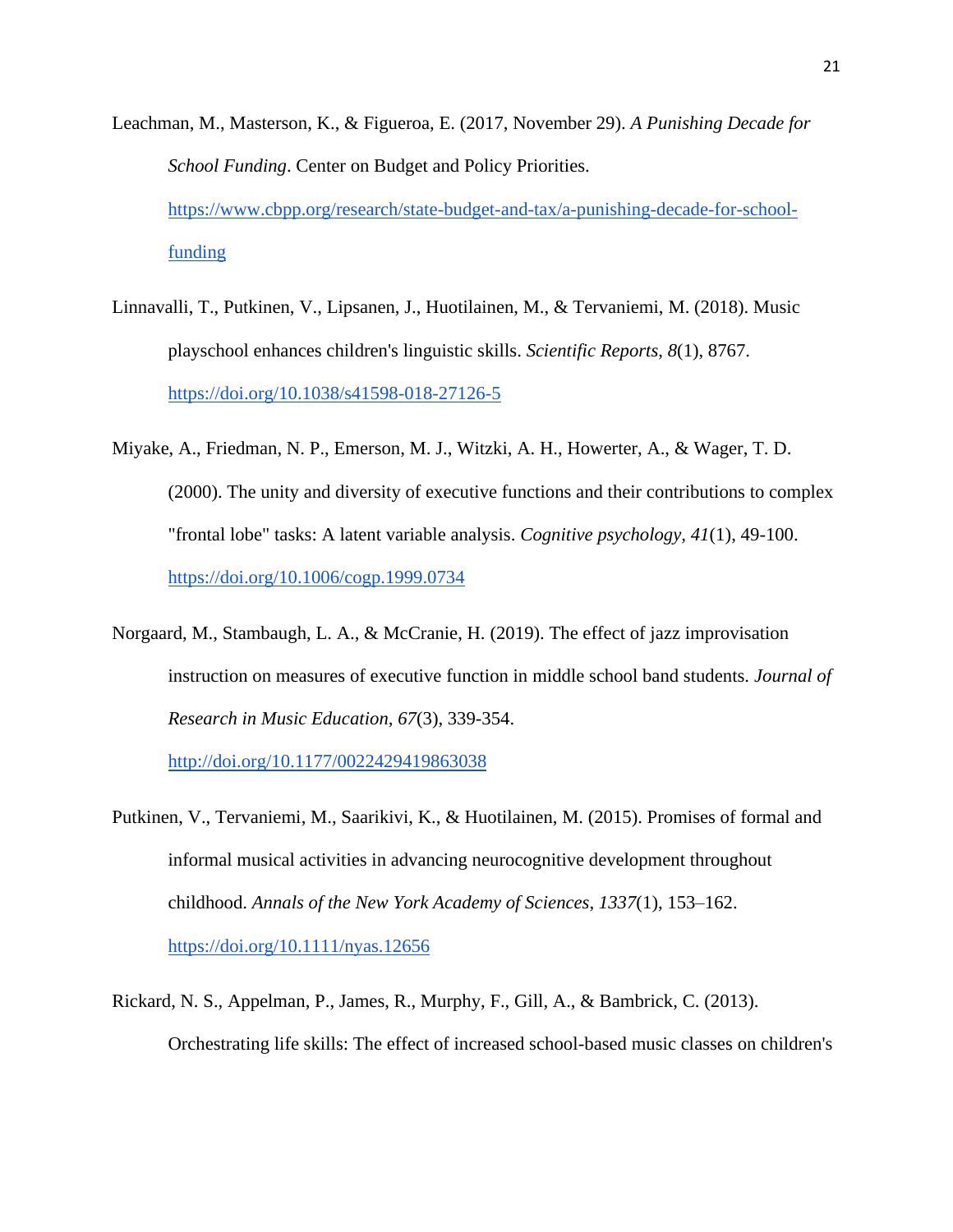social competence and self-esteem. *International Journal of Music Education*, *31*(3), 292–309. <https://doi.org/10.1177/0255761411434824>

Riggs, N. R., Jahromi, L. B., Razza, R. P., Dillworth-Bart, J. E., & Mueller, U. (2006). Executive function and the promotion of social–emotional competence. *Journal of Applied Developmental Psychology*, *27*(4), 300–309[.](https://doi.org/10.1016/j.appdev.2006.04.002)

<https://doi.org/10.1016/j.appdev.2006.04.002>

- Sala, G., & Gobet, F. (2017). When the music's over. Does music skill transfer to children's and young adolescents' cognitive and academic skills? A meta-analysis. *Educational Research Review*, *20*, 55–67. <https://doi.org/10.1016/j.edurev.2016.11.005>
- Sala, G., & Gobet, F. (2020). Cognitive and academic benefits of music training with children: A multilevel meta-analysis. *Memory & Cognition*, *48*(8), 1429–1441[.](https://doi.org/10.3758/s13421-020-01060-2) <https://doi.org/10.3758/s13421-020-01060-2>
- Schäfer, T., Sedlmeier, P., Städtler, C., & Huron, D. (2013). The psychological functions of music listening. *Frontiers in Psychology, 4*, 511. <http://doi.org/10.3389/fpsyg.2013.00511>
- Schellenberg, E. G. (2011). Examining the association between music lessons and intelligence. *British Journal of Psychology*, *102*(3), 283–302. [https://doi.org/10.1111/j.2044-](https://doi.org/10.1111/j.2044-8295.2010.02000.x) [8295.2010.02000.x](https://doi.org/10.1111/j.2044-8295.2010.02000.x)
- Schellenberg, E. G., Corrigall, K. A., Dys, S. P., & Malti, T. (2015). Group music training and children's prosocial skills. *PLoS One, 10*(10), e0141449. <https://doi.org/10.1371/journal.pone.0141449>